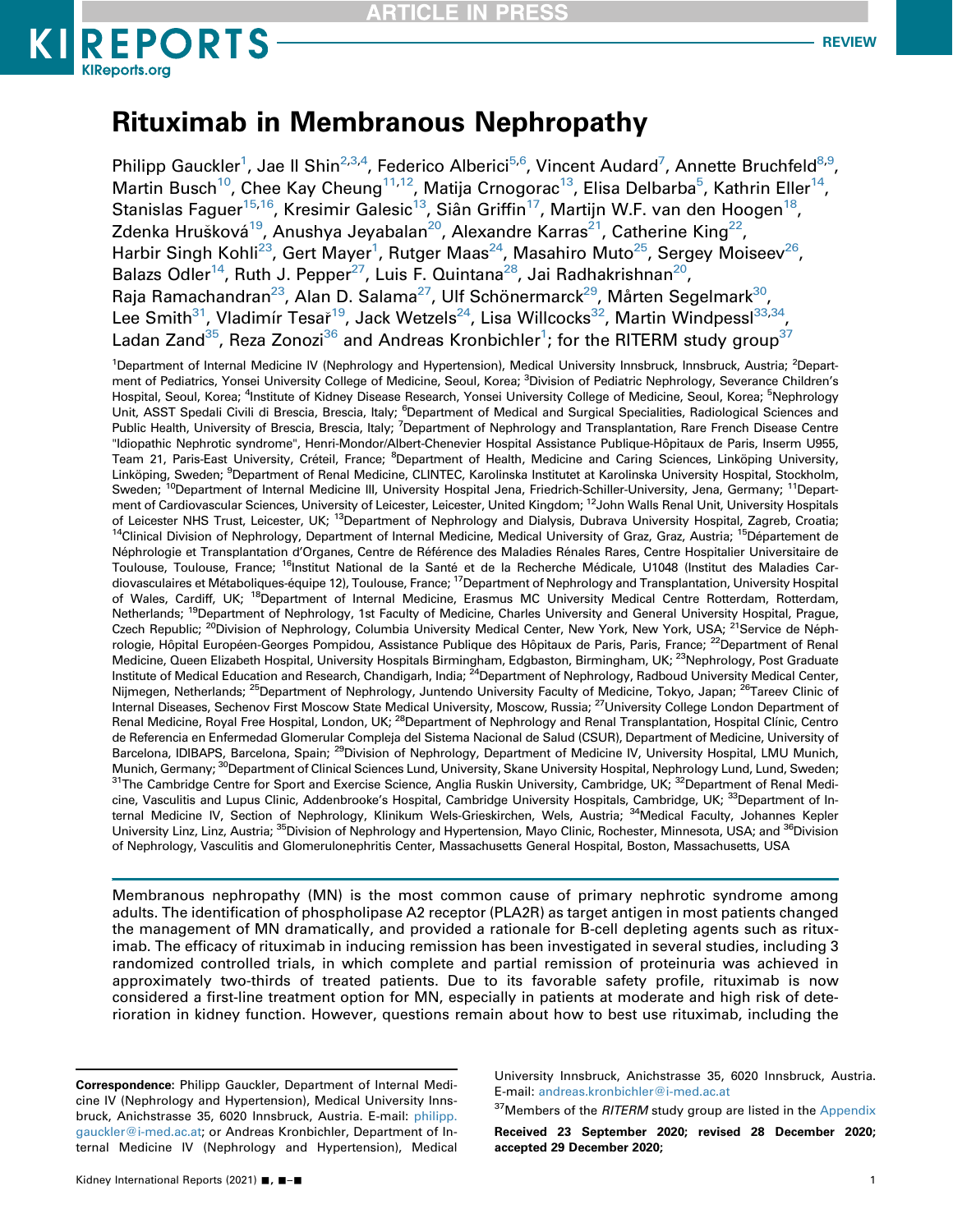optimal dosing regimen, a potential need for maintenance therapy, and assessment of long-term safety and efficacy outcomes. In this review, we provide an overview of the current literature and discuss both strengths and limitations of "the new standard."

Kidney Int Rep (2021) ■, ■–■; <https://doi.org/10.1016/j.ekir.2020.12.035> KEYWORDS: B cells; membranous nephropathy; nephrotic syndrome; rituximab ª 2021 Published by Elsevier, Inc., on behalf of the International Society of Nephrology. This is an open access article under the CC BY-NC-ND license ([http://creativecommons.org/licenses/by-nc-nd/4.0/\)](http://creativecommons.org/licenses/by-nc-nd/4.0/).

MN is the most common cause of primary nephrotic syndrome (NS) among adults worldwide with a predominance in Caucasian and male individuals. Secondary causes like underlying malignancies, infections, or autoimmune disorders account for approximately  $20\%$  of all MN cases.<sup>1</sup> The remaining 80% of cases are referred to as primary MN, which is the focus of this review. The natural course of MN is heterogeneous, implying that uniform treatment for all patients is not appropriate. Without treatment, approximately half of the patients attain spontaneous remission over a period of 5 to 10 years, and the other half sustain progressive loss of kidney function.<sup>[2](#page-9-2)</sup> Besides kidney outcomes, several complications, including venous thromboembolism and cardiovascular events, have a significant impact on morbidity and mortality of patients with MN and there[fore](#page-9-3) need to be considered in their disease management. $3-5$ 

#### Pathophysiology

Major progress in the pathogenetic understanding of MN was achieved during the past decade when the Mtype PLA2R autoantibody was identified in 70% to 80% of patients. In another  $3\%$  to  $5\%$  of patients, autoantibodies directed against thrombospondin type-1 domain-containing [7](#page-9-5)A can be identified.<sup>7</sup> Recently, neural epidermal growth factor-like 1 protein and semaphorin 3b were also identified as potential autoantigens associated with  $MN<sup>8,9</sup>$  $MN<sup>8,9</sup>$  $MN<sup>8,9</sup>$  $MN<sup>8,9</sup>$  Although biopsy samples in primary MN usually show a predominance of IgG4 antibody deposition, IgG1 is the major IgG subtype in both neural epidermal growth factor-like 1 and semaphorin 3b-associated MN, possibly indicating an underlying secondary disease cause in these cases.<sup>10</sup> In fact, detection of neural epidermal growth factorlike 1 was recently associated with concurrent malignancy. $11$  The remaining cases may be either caused by autoantibodies against yet unidentified antigens or reflect misclassified secondary MN. A distinct group of patients that shows an association with other autoimmune diseases may be related to accumulation of exostosin in the glomerular basement membrane and should rather be classified as secondary  $MN$ .<sup>[12](#page-9-10)</sup>

Emerging evidence shows that PLA2R antibody (Ab) titer correlates with disease activity.<sup>13</sup> As a result,

novel serology-based algorithms have been proposed to facilitate diagnosis and monitor treatment.<sup>[13](#page-9-11)</sup> Under certain conditions, diagnosis may even be established without histologic verification.<sup>[14](#page-10-0)</sup> In PLA2R-positive patients, low Ab levels predict a higher likelihood of spontaneous remission and changes of Ab titers precede changes in proteinuria by several months. $14-16$ This latency between immediate treatment-induced immunologic remission and delayed clinical remission is explained by a gradual resolution of subepithelial immune deposits observed by repeated biopsy after treatment.<sup>17</sup> In addition, recurrence of Ab titers after therapeutic response predicts clinical relapse. Hence, Ab titer response to immunosuppressive therapy may guide adaption of the therapeutic regimen to an individual patient. $13,16$  $13,16$  $13,16$  Of note, several patients with PLA2R-associated MN diagnosed on kidney biopsy do (initially) not show positive PLA2R Ab on serologic testing. However, after saturation of tissue PLA2R with auto-Abs, seroconversion may be detected by serial serological testing on follow-up. This may explain why seroconversion can be missed in relapsing patients when they first present with a rise in proteinuria. Although an enhanced glomerular staining for the PLA2R on kidney biopsy is strongly associated with primary MN (and usually goes along with positive serological testing), further diagnostic evaluation to exclude secondary disease causes should be performed in those patients with negative serological testing for PLA2R Ab and only faintly positive histologic staining for PLA2R and/or non-IgG4 Ab deposits.<sup>[18](#page-10-3)</sup>

There is also debate whether the ability of Abs to target multiple epitopes of the PLA2R (epitope spreading) could be a poor prognostic marker, <sup>[19](#page-10-4)</sup> but most recent data call this into question. In a prospective cohort of 150 patients, detection of epitope spreading was highly dependent on total PLA2R Ab levels, and although total PLA2R Ab levels clearly predicted treatment response and outcomes, epitope-recognition patterns alone showed no prognostic impact. $20$ 

The recent major advances in understanding of MN have clearly established that it is an autoantibodydriven disease. Given the pivotal role of B cells in producing pathogenic autoantibodies, there is a clear rationale for B-cell depleting treatment modalities.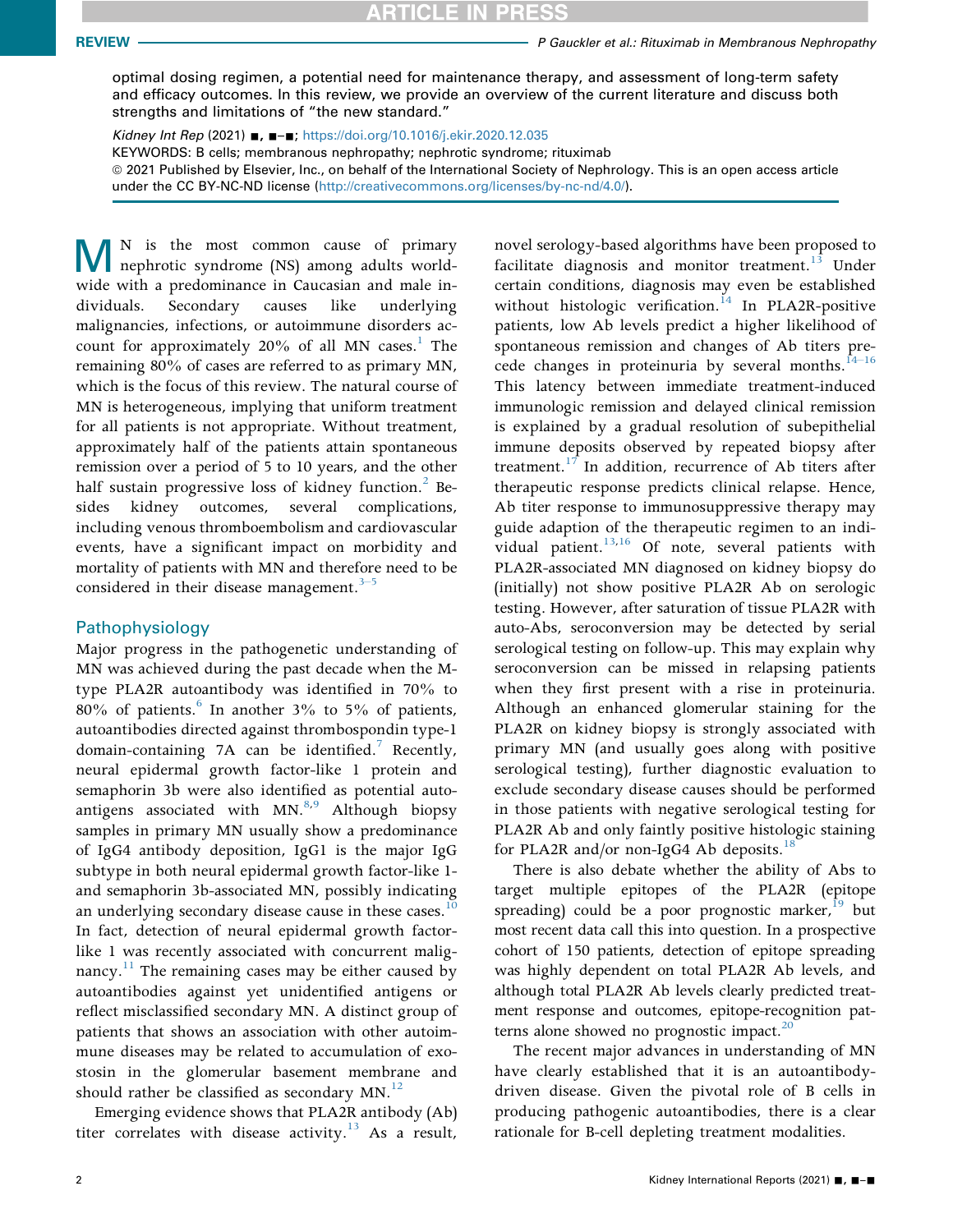<span id="page-2-0"></span>Table 1. Criteria for risk assessment of progressive loss of kidney function

|                                     | Low risk                                   | Moderate risk                                                        | High risk                               | Very high risk                                                      |
|-------------------------------------|--------------------------------------------|----------------------------------------------------------------------|-----------------------------------------|---------------------------------------------------------------------|
| eGFR                                | Normal                                     | Normal                                                               | $<$ 60 ml/min per<br>$1.73 \text{ m}^2$ | Rapid deterioration                                                 |
| Proteinuria                         | <3.5 g/d and/or serum albumin<br>$>30$ g/l | $>4$ g/d and no decrease $>50\%$ after 6 mo of<br>supportive therapy | $>8$ g/d for $>6$<br>months             | Life-threatening nephrotic syndrome                                 |
| PLA2R Ab <sup>a</sup>               |                                            | $<$ 50 RU/ml                                                         | $>150$ RU/ml                            |                                                                     |
| Low molecular weight<br>proteinuria |                                            | Mild                                                                 | High                                    | High (in 2 urine samples collected with interval of<br>$6 - 12$ mo) |
| Urinary IgG                         |                                            | $<$ 250 mg/d                                                         | $>$ 250 mg/d                            |                                                                     |
| Selectivity index <sup>b</sup>      |                                            | < 0.15                                                               | >0.20                                   |                                                                     |

eGFR, estimated glomerular filtration rate; PLA2R Ab, M-type phospholipase A2 receptor antibody.

<span id="page-2-1"></span>Serial measurement every 3 to 6 months should be performed, as changes of PLA2R Ab levels precede signs. Dynamics of PLA2R Ab levels therefore may be of additional value for risk estimation.

<span id="page-2-2"></span> $^{\rm b}$ Ratio of clearance of high molecular weight molecules (IgG, IgM,  $\alpha_2$ -macroglobulin) to that of albumin. $^{78}$  $^{78}$  $^{78}$ 

Modified according to provisional Kidney Disease: Improving Global Outcomes guidelines (public review draft).<sup>[22](#page-10-7)</sup>

#### Immunosuppression in MN General Measures and Risk Stratification

Supportive treatment, such as antihypertensive, antiproteinuric, and dietary measures are pivotal for all patients with proteinuric glomerular diseases. $^{21}$  $^{21}$  $^{21}$ Additional anticoagulant measures are recommended for most patients with severe hypoalbuminemia during NS after individual risk assessment. As the disease course of MN is highly variable and a significant proportion of patients receiving supportive measures only will have a favorable outcome, benefits and harms of immunosuppressants must be carefully weighed. $<sup>2</sup>$  $<sup>2</sup>$  $<sup>2</sup>$  Thus, initial risk stratification is</sup> crucial to assess the individual risk of progressive loss of kidney function. Such assessment can be performed by using clinical criteria, as presented in [Table 1.](#page-2-0) In low-risk patients presenting without clinical signs of NS and with preserved kidney function, a "watch and wait" strategy is appropriate for up to 6 months under maximal antiproteinuric treatment. In contrast, immunomodulating treatment may be initiated immediately in patients with severe unresponsive NS or deteriorating kidney function.<sup>[22](#page-10-7)</sup>

#### Immunosuppression

Given the detrimental effects of a prolonged treatment with glucocorticoids, steroid-sparing immunosuppressive agents have been used in the treatment of MN since the 1970s with some success. $^{23}$  $^{23}$  $^{23}$  To date, the alkylating agents cyclophosphamide and chlorambucil are the only drugs with proven efficacy to prevent end-stage kidney disease and death.<sup>[14](#page-10-0)</sup> Therefore, a cyclical therapy of corticosteroids and alkylating agents (from here abbreviated to "a cyclical therapy") was recognized as the treatment of choice for decades ("Ponticelli regimen"), consisting of a daily intravenous application of 1 g methylprednisolone for 3 days, followed by a daily oral dose of methylprednisolone (0.5 mg/kg/d) for 27 days in the first month and oral

chlorambucil (0.15–0.2 mg/kg per day) or oral cyclophosphamide (2.0 mg/kg per day) for 30 days in the second month continued in alternating cycles over a total of 6 months. $^{24}$  $^{24}$  $^{24}$ 

Other immunosuppressive agents have been tested only in trials that used proteinuria reduction as a surrogate endpoint. Calcineurin inhibitors (CNIs) have similar efficacy for remission induction as a cyclical therapy with better short-term efficacy and safety, but relapse rates after discontinuation are high (40%–50%) for both, cyclosporin A and tacrolimus.<sup>[25](#page-10-10)–28</sup> High relapse rates for cyclosporine A were recently confirmed in the MENTOR trial, a randomized controlled trial (RCT) comparing rituximab to cyclosporine A in  $MN<sup>29</sup>$  In the recently published STAR-MEN trial, a single-dose of 1 g rituximab after a 6 month course of tacrolimus reduced the rate of relapses to 12%, but overall efficacy of the combined tacrolimus-rituximab regimen was lower as compared with a cyclical therapy of methylprednisolone and cyclophosphamide.<sup>[30](#page-10-12)</sup> These high relapse rates may be explained by the direct action of CNI on the actin cytoskeleton of podocytes, although they also have an immunosuppressive effect to reduce PLA2R Ab levels. $31,32$  $31,32$  CNI may be particularly useful either as a supportive treatment option in low-risk patients or in addition to the standard immunosuppressive treatment for patients at very high risk so as to achieve early remission.

Data supporting the use of mycophenolate mofetil in MN are conflicting. Although mycophenolate mofetil monotherapy appears to be ineffective,  $33$  low-quality evidence tested in 2 small cohorts of Asian and Indian patients supports a combination with steroids as an alternative to a cyclical therapy.<sup>[34](#page-10-16)[,35](#page-10-17)</sup> Adrenocorticotrophic hormone monotherapy appeared to be a therapeutic option after promising results in 1 small RCT published in  $2006.^{36}$  Following that, another prospective open-label cohort study could not prove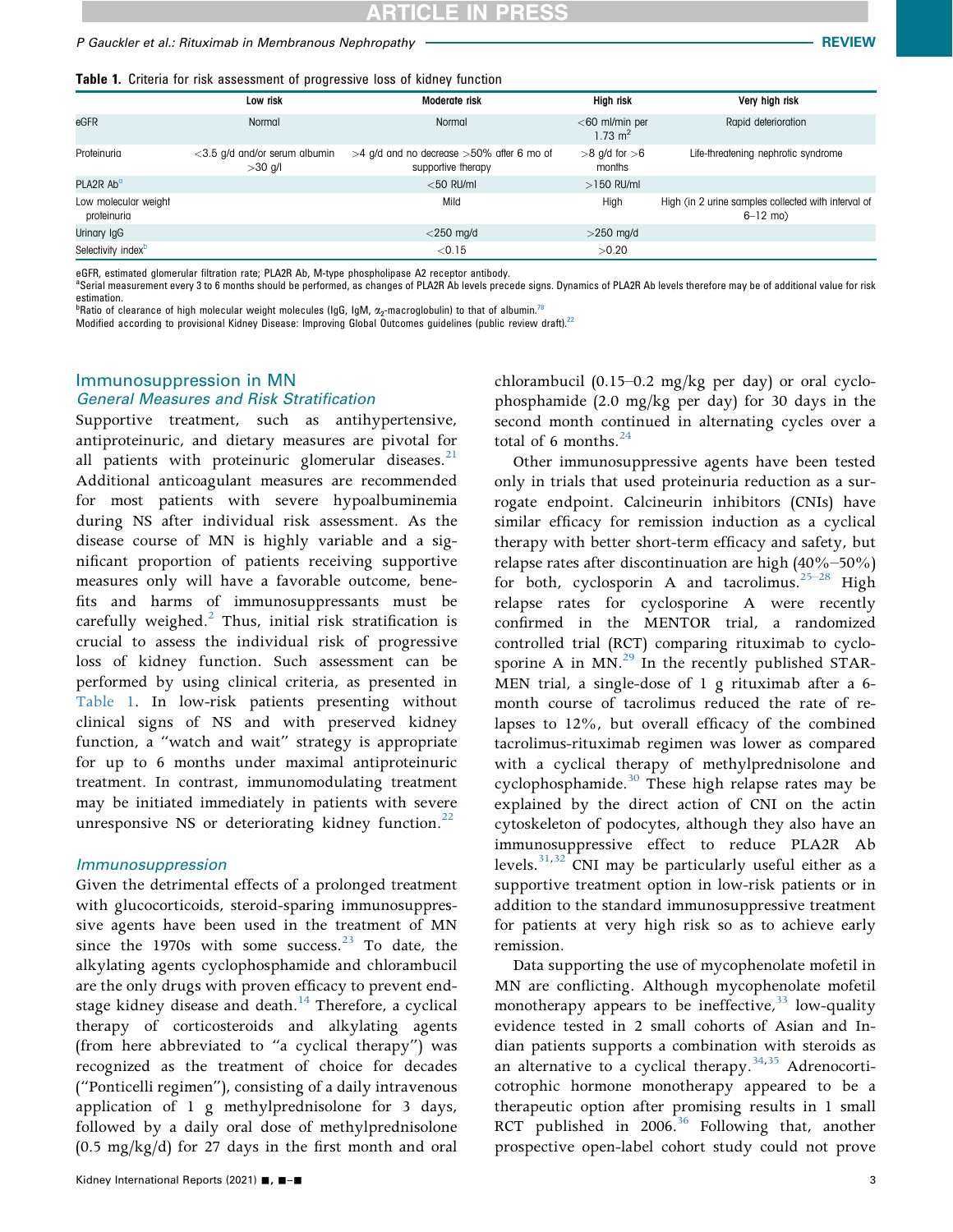REVIEW **PERICIPS REVIEW PERICIPS PERICIPS PGauckler et al.: Rituximab in Membranous Nephropathy** 

<span id="page-3-0"></span>Table 2. Strengths and limitations of rituximab in membranous nephropathy

|                       | Pro                                                                                                                            | Con                                                                                            |  |  |
|-----------------------|--------------------------------------------------------------------------------------------------------------------------------|------------------------------------------------------------------------------------------------|--|--|
| Efficacy              | Remission in two-thirds of treated<br>patients                                                                                 | Possibly lower CR rates compared<br>with a cyclical therapy                                    |  |  |
|                       | Low relapse rates                                                                                                              |                                                                                                |  |  |
| Application           | Simple dosing                                                                                                                  | Frequent IRR                                                                                   |  |  |
|                       | Long intervals ( $\geq 6$ mo) and in<br>PLA2R Ab-positive patients serologic<br>monitoring option for maintenance<br>treatment | Delicate scheduling due to persistent<br>B-cell depletion (e.g., during COVID-<br>19 pandemic) |  |  |
| Side effects          | Overall beneficial safety profile; low<br>rates of SAE                                                                         | No long-term experience, late-onset<br>neutropenia                                             |  |  |
| Long-term<br>sequelae | No increased malignancy risk, no<br>increase in cardiovascular mortality                                                       | Treatment-associated long-lasting<br>hypogammaglobulinemia                                     |  |  |

COVID-19, coronavirus disease 2019; CR, complete remission; IRR; infusion-related reactions; PLA2R Ab, M-type phospholipase A2 receptor antibody; SAE, severe adverse events.

any benefit of adrenocorticotrophic hormone over a cyclical therapy. $37$  To date, the lack of evidence, associated adverse events (e.g., hyperglycemia, edema, and mood disorders), and high therapeutic costs preclude widespread use. $38,39$  $38,39$ 

#### Side Effects

Although effective immunosuppressive treatment options for MN have been established, the preceding therapeutic options have major disadvantages, limiting their usefulness especially for patients at moderate risk for progressive loss of kidney function.

In addition to an elevated infection risk, alkylating agents are associated with potentially fatal toxic side effects, including oncogenicity, urotoxicity, myelotoxicity, and infertility. $40,41$  $40,41$  $40,41$  Although mycophenolate mofetil is mainly associated with gastrointestinal side effects and myelotoxicity, CNIs exhibit a broad spectrum of side effects (e.g., arterial hypertension, dyslipidemia, glucose intolerance, and hirsutism) with CNIrelated nephrotoxicity as the most relevant treatmentlimiting factor. $42$  The concomitant use with glucocorticoids is originally designated in all mentioned immunosuppressive regimens, leading to a myriad of side effects, including hyperglycemia, loss of bone density, and an additional risk of infections.

#### Rituximab

Rituximab is a chimeric, monoclonal IgG1 antibody that exerts its B-cell depleting effects via binding to CD20. Rituximab is approved by the U.S. Food and Drug Administration and the European Medicines Agency for the treatment of non-Hodgkin lymphoma, rheumatoid arthritis, and anti-neutrophil cytoplasmic autoantibody–associated vasculitis, and used off-label in an increasing spectrum of autoimmune diseases. $43$ Since the first experience of 8 patients with MN treated with rituximab was reported in 2002 by Remuzzi et al.,<sup>[44](#page-10-26)</sup> 2 RCTs and several prospective and

retrospective studies have been published.<sup>29[,45](#page-10-27)</sup> Strengths and limitations of rituximab in MN are summarized in [Table 2](#page-3-0).

#### **Efficacy**

An overview of currently available prospective studies is given in [Table 3](#page-4-0). Several methodological differences of these studies limit direct comparability, including eligibility criteria (e.g., heterogeneous risk groups and treatment of initial disease manifestation vs. patients on relapse with prior treatment courses), different treatment protocols, and inconsistent criteria to define remission. Despite these marked differences, overall remission rates (complete and partial) of rituximab at 12 months are consistently approximately 60% to 70%, ranging from  $44\%$ <sup>[46](#page-11-1)</sup> to 85%.[47](#page-11-2) Of note, a relevant portion of patients who respond to rituximab remain proteinuric but achieve partial remission (PR). Complete remission (CR) rates vary between different studies and tend to increase with longer follow-up periods. Consequently, 30% to 40% of all treated patients do not respond to initial treatment with rituximab and might need additional/ other treatments.

In the GEMRITUX trial, rituximab combined with a nonimmunosuppressive antiproteinuric treatment (NIAT) was compared with NIAT alone. Rituximabtreated patients received 2 infusions of 375 mg/m<sup>2</sup> on day 1 and 8. The primary outcome was reported at 6 months, with no significant difference in the combined end point of CR or PR of proteinuria. However, in the extended follow-up (median follow-up was 17 months), a significant difference was reported, with remission occurring in 64.9% in the NIAT-rituximab group but in only 34.2% in the NIAT-alone group, respectively  $(P < 0.01)$ . In addition, rates of PLA2R Ab depletion in the NIAT-rituximab and NIAT groups were 56.0% and 4.3% at month 3 ( $P < 0.001$ ), respectively, and multivariate analysis showed that a PLA2R Ab titer <275 RU/ml at baseline was the only factor associated with remission occurring at month  $6<sup>45</sup>$  $6<sup>45</sup>$  $6<sup>45</sup>$  This concurs with retrospective data from Ruggenenti et al.,<sup>[16](#page-10-2)</sup> where immunologic response with PLA2R Ab titer reduction preceded proteinuria reduction by approximately 10 months. The recently published MENTOR trial compared rituximab with cyclosporine A in the treatment of MN. The primary composite outcome of CR or PR at 24 months was reached by 60% in the rituximab group and only 20% in the cyclosporine A group; 35% of the rituximab-treated patients and none of patients treated with cyclosporine A had CR at 24 months. $^{29}$  $^{29}$  $^{29}$  Notably, remission rates at 12 months were not significantly different (60% vs. 52% in the rituximab and the cyclosporine A group,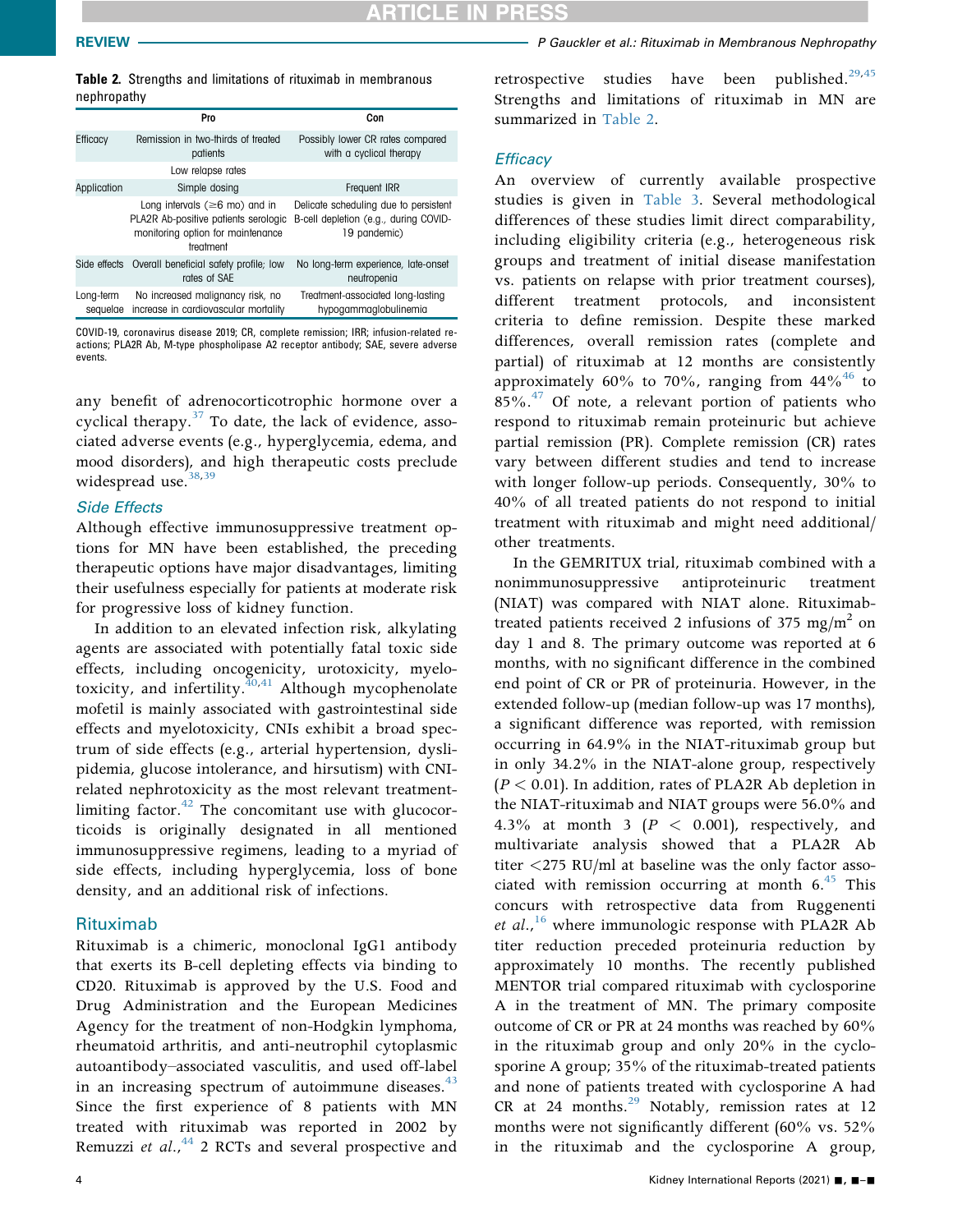<span id="page-4-0"></span>

| vaney<br>nternational I | Table 3.<br>First author, |
|-------------------------|---------------------------|
| Heports                 | (study)                   |
| 2021                    | Έ<br>Fervenza             |
|                         | Segarra                   |
|                         | Fervenza                  |

| Fervenza <sup>79</sup>            | 2008 | Uncontrolled.<br>open-label pilot<br>trial | 15                | RTX (1 g day 1 & 15; $+$ 2nd course at 6 mo if proteinuric $+$ B-cell<br>recovery)                  | 12                             | 12 mo: 57%                                                                                                                              | 12 mo: 14%                                      | No SAE                                                        |
|-----------------------------------|------|--------------------------------------------|-------------------|-----------------------------------------------------------------------------------------------------|--------------------------------|-----------------------------------------------------------------------------------------------------------------------------------------|-------------------------------------------------|---------------------------------------------------------------|
| Segarra <sup>80</sup>             | 2009 | Uncontrolled                               | 13                | RTX (4 wkly 375 mg/m <sup>2</sup> ) in CNI-dependent patients $\pm$ prior IS                        | 30                             | 30 mo: 100% (vs. 100% before RTX) <sup>b</sup>                                                                                          | 12 mo: 31%                                      | No AE                                                         |
| Fervenza <sup>81</sup>            | 2010 | Uncontrolled                               | 20                | RTX (4 wkly 375 mg/m <sup>2</sup> + second course at 6 mo regardless of<br>response)                | 24                             | 12 mo: 50%<br>24 mo: 80%                                                                                                                | At 12 mo: 0%<br>24 mo: 22%                      | No SAE                                                        |
| Busch <sup>82</sup>               | 2013 | Uncontrolled                               | 14                | RTX (4 monthly 375 mg/m <sup>2</sup> ) + prior IS                                                   | 36 (median;<br>range $1-6$ y)  | 12 mo: 71%                                                                                                                              | 12 mo: 21%                                      | 7% [7%, central venous catheter<br>infection]                 |
| Ruggenenti <sup>16,c</sup>        | 2015 | Uncontrolled                               | 132               | RTX (4 wkly 375 mg/m <sup>2</sup> ) $\pm$ prior IS $\pm$ RTX reapplication                          | 30.8 (median,<br>$6 - 145.4$   | Overall: 64%                                                                                                                            | Overall: 33%                                    | Not reported.                                                 |
| Roccatello <sup>83</sup>          | 2016 | Uncontrolled                               | 17                | RTX (4 wkly 375 mg/m <sup>2</sup> ) $\pm$ RTX reapplication                                         | 36.3 (range<br>$24 - 48$       | 6 mo: 65%<br>12 mo: >80%<br>Overall: 88%                                                                                                | 6 mo: 41%<br>12 mo: $> 45%$<br>Overall: 82%     | Not reported.                                                 |
| Fiorentino <sup>84</sup>          | 2016 | Uncontrolled                               | 38                | RTX (4 wkly ( $n = 36$ ) or 2 wkly ( $n = 2$ ) 375 mg/m <sup>2</sup> ) $\pm$ prior IS               | 15 (median,<br>$IQR$ 7.7-30.2) | Overall: 76%                                                                                                                            | Overall: 40%                                    | No SAE                                                        |
| Waldman <sup>47</sup>             | 2016 | Phase 2 pilot<br>study (single<br>arm)     |                   | 13 RTX (1 g day 1 & 15) $\pm$ reapplication $+$ CSA (6m $+$ 18m tapering) 41 (range 24–             | 56)                            | 12 & 24 mo: 85%                                                                                                                         | 12 & 24 mo: 54%                                 | 30% (5 episodes of late-onset<br>neutropenia in 3 patients)   |
| Moroni <sup>46</sup>              | 2017 | Uncontrolled,<br>observational             | 34                | Low-dose RTX (single dose ( $n = 18$ ) or 2x ( $n = 16$ ) 375 mg/m <sup>2</sup> ) $\pm$<br>prior IS | $23.9 (+/-)$<br>18.6)          | 12 & 24 mo: 44%<br>No difference between 1 or 2 doses of RTX                                                                            | 12 mo: 15%                                      | No SAE                                                        |
| Dahan<br>(GEMRITUX) <sup>45</sup> | 2017 | <b>RCT</b>                                 | 37<br>(vs.<br>38) | NIAT $\pm$ RTX (2 wkly 375 mg/m <sup>2</sup> )                                                      | 17 (median)                    | 6 mo (primary end point): no difference<br>17 mo (post hoc): 64.9% (RTX) vs. 34.2%<br>(control), OR, 3.5; 95% Cl, 1.7-9.2; $P < 0.01$ ) | 17 mo (post hoc): 19%<br>(RTX) vs. 0% (control) | 22% (RTX) vs. 21% (control)<br>[3% (prostatitis; RTX) vs. 0%] |
| Fervenza<br>$(MENTOR)^{29}$       | 2019 | <b>RCT</b>                                 | 65<br>(vs.<br>65) | RTX (1 g day 1 & 15) $\pm$ RTX reapplication vs. CSA                                                | 24                             | RTX vs. CSA<br>12 mo: 60% vs. 52%<br>24 mo: 60% vs. 20% (risk difference, 40 PP, 95%                                                    | 24 mo: 35% vs. 0%                               | RTX vs. CSA<br>17% vs. 31% [6% vs. 12%]                       |

Ye[a](#page-4-1)r Design n SAE T% Infections] Near FU, mo Complete + partial remission rates<sup>a</sup> Complete remission rates % SAE T% infections]

## **Table 3.** Overview of prospective rituximab trials in membranous nephropathy

AE, adverse event; CI, confidence interval; CNI, calcineurin inhibitors; CSA, cyclosporine A; CYC, cyclophosphamide; FU, follow-up; IQR, interquartile range; IRR, infusion-related reaction; IS, immunosuppression; MP, methy nonimmunosuppressive antiproteinuric treatment; OR, odds ratio; PP percentage points; RCT, randomized controlled trial; RTX, rituximab; SAE, serious adverse events; TAC, tacrolimus.

CI, 25–55;  $P > 0.001$ )

24 mo: 58% vs. 84%

24 TAC-RTX vs. MP-CYC

Oral TAC for 6 mo  $(+)$  3-mo tapering)  $+$  RTX (1 g single-dose) at month 6 vs. MP (months 1, 3, 5) and CYC (months 2, 4, 6)

\*Varying definitions for remission in the listed studies (e.g., proteinuria cutoff for partial remission <3 g [e.g., Fervenza *et al.*<sup>[79](#page-12-0)</sup>] or 3.5 g [e.g., Ress.<sup>[29,](#page-10-30) gas., Ress.<sup>29, gas.</sup>) per g creatinine or 24 h) limit d</sup> 95.4  $\pm$  11 to 110  $\pm$  13 at month 6; mean percent increase of 15.3%); 3 of 13 patients suffered relapse and received a second course of RTX (titrated to B-cell depletion); proteinuria cutoffs for remission were not def cprior prospective studies from the center Bergamo (Italy)<sup>[44,](#page-10-32)[53](#page-11-5)[,85](#page-12-6),[86](#page-12-7)</sup> likely report overlapping cases and thus are not listed separately in the table.

<span id="page-4-3"></span><span id="page-4-2"></span><span id="page-4-1"></span>TAC-RTX vs. MP-CYC 14% vs. 19%

24 mo: 26% vs. 60%

U, E

Fernández-Juárez(STARMEN)<sup>[30](#page-10-31)</sup> 2020 RCT 43

(vs. 43)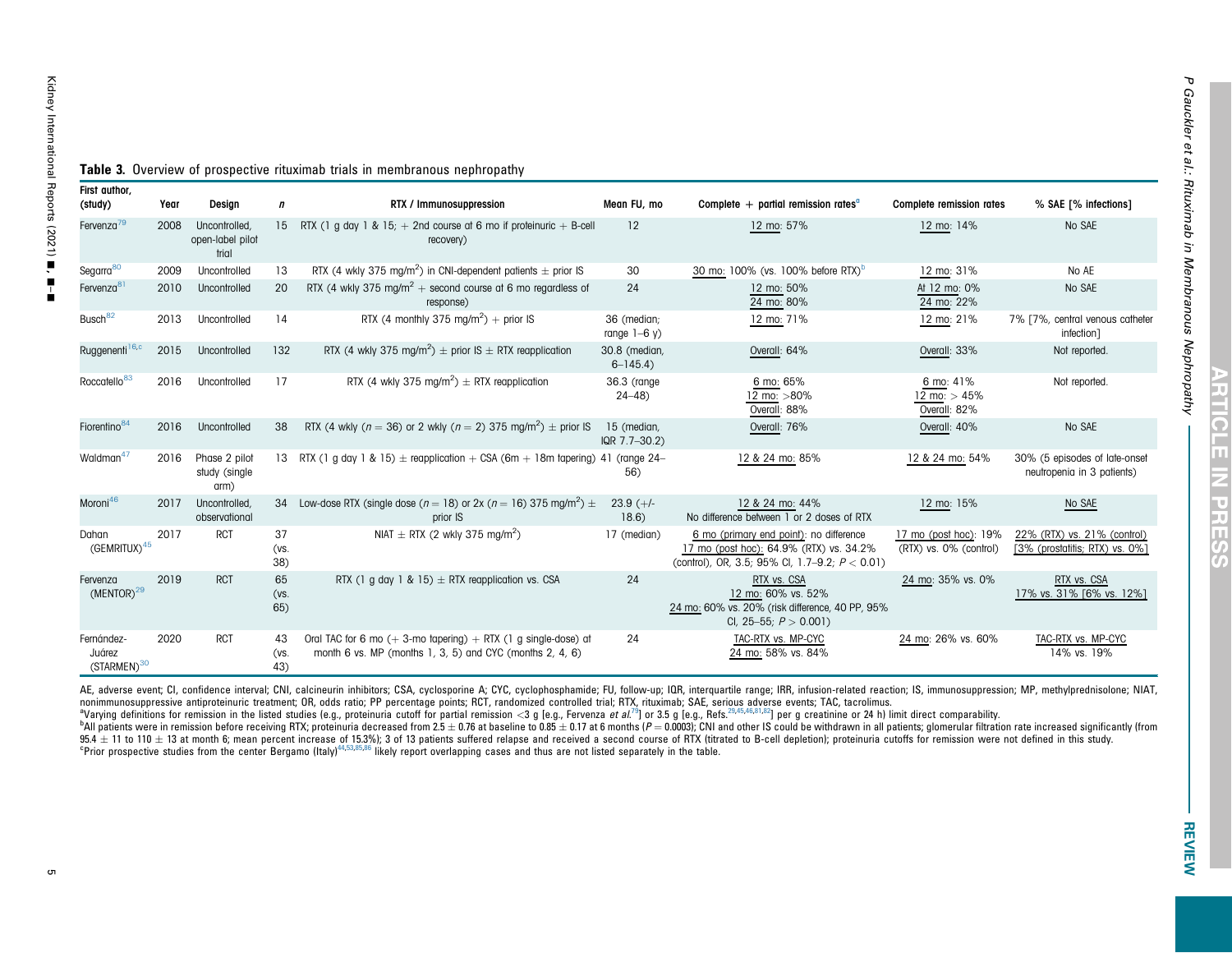respectively). Discontinuation of cyclosporine A after 12 months led to an increased relapse rate, which explains the difference seen at 24 months.<sup>48</sup> Rituximab therapy has both better adherence and, by inducing longer-lasting remission, is overall more cost-effective.<sup>[29](#page-10-11)</sup>

Nonimmunosuppressive effects of CNI give a rationale for combination with rituximab. Waldman et  $al^{47}$  $al^{47}$  $al^{47}$ . tested a combination of CNI with rituximab, which might accelerate time to remission and improve overall remission rates. Recently the authors showed superior CR rates at 24 months in a small cohort of 21 patients treated with a combination of rituximab plus cyclosporine A (57% CR) compared with those of the MENTOR trial (35% in the rituximab group, 14% in the cyclosporine A group). $49$  The recently published STARMEN RCT compared a 6-month induction course with tacrolimus (followed by tapering over another 3 months) in combination with a 1-g single dose of rituximab at month 6 with a cyclical therapy of methylprednisolone and cyclophosphamide over 6 months. At 24 months, the cyclical therapy proved to be superior  $(CR+PR 84\%, CR 60\%)$  to the sequential treatment with tacrolimus and rituximab (CR+PR 58%, CR 26%). Although a sequential application of 1 g rituximab may lower the relapse rate after cessation of CNI, no significant impact on the remission rate was observed. $30$ Conversely, addition of tacrolimus does not increase efficacy compared with recent trials of rituximab only but might reduce the cumulative rituximab dose.

Although reported efficacy of rituximab appears similar to the classical cyclical therapy, STARMEN is the only trial published to date to compare a rituximabbased regimen with the conventional cyclical regimen. Comparing major RCTs from the past, rituximab outcomes may be favorable $50$ ; however, such comparison with trials conducted in a different decade is biased and bears major limitations. For instance, standards of good clinical practice and optimal supportive treatment measures expected for the control arm of such trials were implemented after the publication of historical RCTs of cyclical therapies. One large retrospective observational cohort study analyzed outcomes of 100 rituximab-treated patients compared with 103 patients who received steroids plus cyclophosphamide.<sup>[41](#page-10-23)</sup> Over a median follow-up of 40 months, cumulative incidence of PR was lower in the rituximab group, whereas rates for CR and a composite end point of doubling of serum creatinine, end-stage kidney disease, or death did not differ significantly. Rates of both serious and nonserious adverse events were significantly lower among rituximab-treated patients. Importantly, cyclophosphamide and steroids were given continuously for 6 to 12 months and not in a cyclical manner as used in the

Ponticelli regimen, with a cumulative period of 3 months each. A recent meta-analysis of 8 trials involving 542 patients even showed positive effects of rituximab on CR rates compared with the heterogenous control groups (including supportive treatment, CSA, and cyclical treatment).<sup>[51](#page-11-9)</sup> Van den Logt et al.<sup>[52](#page-11-10)</sup> compared the chance to achieve immunological remission (disappearance of PLA2R Ab) 6 months after treatment with either cyclophosphamide (1.5 mg/kg per day for 8–24 weeks) or rituximab (cumulative dose 1.5–2.0 g). Rituximab, in comparison with cyclophosphamide, was less effective in patients with high baseline Ab levels >152 RU/ml. Nonetheless, evidence from the RI-CYCLO trial (NCT03018535) will be available soon. This RCT compares 2 doses of rituximab (1 g each) with a cyclical therapy, and preliminary, unpublished results indicate comparable remission rates at 24 months.

Taken together, solid evidence is available supporting the use of rituximab as induction treatment, achieving remission in approximately two-thirds of all patients without the need of concomitant corticosteroid therapy. A preceded course of CNI does not improve efficacy of rituximab in inducing remission, although direct comparison between rituximab only with a classical cyclical therapy is still missing.

#### **Dosing**

Initial Treatment. Different application regimens, ranging from 1 single dose of 375 mg/m<sup>2</sup> to 4 weekly doses of 375 mg/m<sup>2</sup> repeated after 6 months, were used across various studies, as illustrated in [Figure 1](#page-7-0). The recently updated Kidney Disease: Improving Global Outcomes (KDIGO) guideline (public review draft) on glomerular diseases offers a wide scope of options and recommends either 2 applications of 1 g fixed dose within 2 weeks, as used for rheumatoid arthritis, or 375 mg/m<sup>2</sup> given 1 to 4 times at weekly intervals as another first-line option for the initial treatment of patients at moderate or high risk for disease progression, whereas a cyclical therapy is still the treatment of choice for patients at very high risk.<sup>[22](#page-10-7)</sup> Clinical criteria for risk stratification are presented in [Table 1](#page-2-0).

There is ongoing debate whether lower doses of rituximab are safer and more cost-effective with equivalent efficacy. A low-dose, B-cell–driven protocol using only a single-dose of 375 mg/m<sup>2</sup> with reapplication in case of insufficient B-cell depletion was tested in a prospective, matched cohort study and compared with a historical cohort treated with the standard protocol of 4 weekly doses of 375 mg/m<sup>2</sup>. Of 12 patients treated with the low-dose protocol, only 1 needed a second dose to achieve complete B-cell depletion, and remission rates were identical in both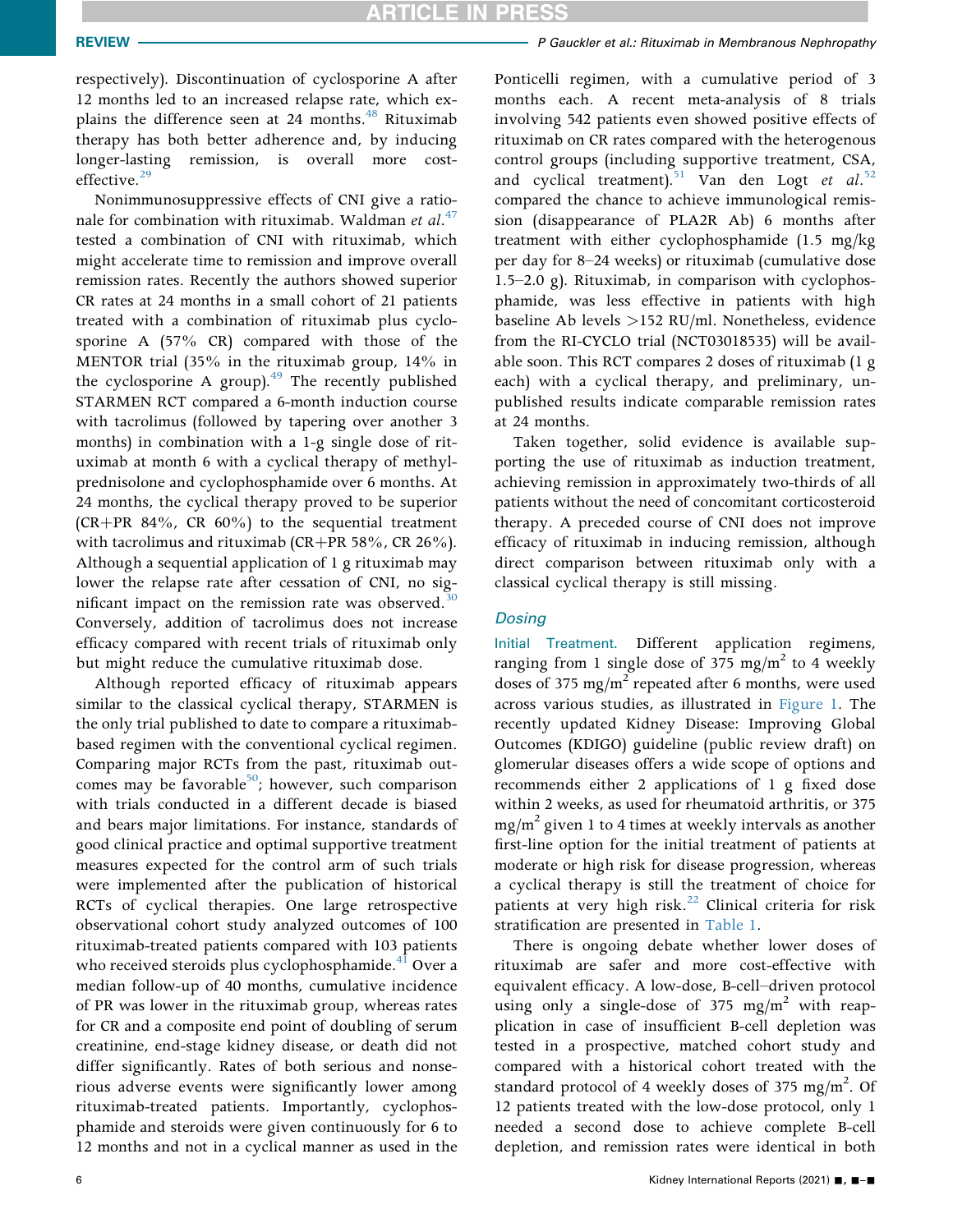### P Gauckler et al.: Rituximab in Membranous Nephropathy **REVIEW Review of Australian Construction** REVIEW

groups after 12 months. Although the safety profile was beneficial in both groups, costs (both for rituximab and hospitalizations) could be reduced dramatically. $53$ In contrast, a recent retrospective analysis of patients with MN compared a higher-dose protocol of 2 infusions of 1 g rituximab 2 weeks apart (the Nice protocol) with patients receiving 2 times 375 mg/m<sup>2</sup> 1 week apart in the GEMRITUX trial. The Nice protocol was shown to be more effective, achieving higher remission rates at 6 months (64% vs. 30%,  $P = 0.01$ ), a shorter median time to remission (3 months vs. 9 months,  $P = 0.01$ , a higher circulating level of rituximab (3.3 µg/l vs. 0.0 µg/l,  $P < 0.001$ ), and lower CD19 counts (0.0 vs. 16.5,  $P < 0.001$ ) at month 3, as well as lower levels of PLA2R Ab at month 6 (0.0 vs. 8.3,  $P =$ 0.03), respectively.<sup>19</sup> Similarly, Moroni et al.<sup>[46](#page-11-1)</sup> showed in a multicentric prospective cohort of 34 consecutive patients that a low-dose protocol of 375 mg/m<sup>2</sup> rituximab administered once (18 patients) or twice (16 patients) only achieved poor remission rates in <50% of patients at 12 and 24 months. Full B-cell depletion was observed in all patients within 2 weeks after first rituximab infusion, but assessment of both B-cell levels and PLA2R Ab titers is missing during follow-up, which hinders direct comparison between the 2 regi-mens.<sup>[54](#page-11-12)</sup> In addition, patients with high PLA2R Ab titers at baseline had a lower response rate and thus might have benefited from a higher dose of rituximab. $46$  Recently, a retrospective case-control study compared 42 patients assigned to a low-dose rituximab protocol (375 mg/m<sup>2</sup> single-dose,  $n = 14$ ), a standard rituximab protocol (4x 375 mg/m<sup>2</sup> weekly,  $n = 14$ ), or a control group treated with a cyclical therapy (Ponticelli regimen,  $n = 14$ ). At 24 months, no significant differences in clinical response criteria were found  $(P =$ 0.53). All patients treated with rituximab showed complete B-cell depletion at month 1 but B-cell recovery occurred earlier in the low-dose group (between month 3 and 6) compared with the standard group (between month 9 and 12). No relapses occurred within 24 months of follow-up.<sup>[55](#page-11-13)</sup> Importantly, intergroup comparison between rituximab and the Ponticelli regimen is limited, as the latter group is a historic cohort, and although all rituximab-treated patients were PLA2R-positive, respective testing was not available for the control group. Also, baseline PLA2R Ab titers in the 2 rituximab groups are not provided. Thus, the excellent response of the low-dose group may have been due to a lower immunologic activity at baseline.

Subsequent Dosing. Although B-cell depletion is almost always achieved immediately after the first rituximab dose, immunological and especially clinical

response occur mostly several months later and may persist even with fully recovered B-cell counts. Rituximab serum levels on follow-up are lower in patients with MN as compared with patient populations without kidney diseases, which might be related to urinary loss of rituximab due to  $NS$ <sup>[56](#page-11-14)</sup> This appears to have clinical impact, as undetectable drug levels at month 3 were associated with active disease, early Bcell recovery, and "resistance" to rituximab.<sup>57</sup> For patients with PLA2R-associated MN, immunological monitoring appears to be a reasonable approach to guide rituximab therapy.<sup>[16](#page-10-2)</sup> KDIGO 2020 guidelines (public review draft) recommend PLA2R Ab monitoring at months 3 and 6, and redosing of patients with persisting or rising titers. $^{22}$  For PLA2R-negative patients, no such guidance is possible and redosing must be managed by clinical response. Many patients relapse at certain time points following the last rituximab dose, accompanied by recovery of B cells as the drug effect wanes. Because these relapses are frequently seen in patients with only low PLA2R Ab levels, the question arises whether immunosuppressive maintenance strategies could be useful. Reapplication at fixed intervals comparable to the maintenance therapy in antineutrophil cytoplasmic autoantibody–associated vasculitis is one possible approach which should be addressed by future studies and compared with the current treatment strategies.<sup>[58](#page-11-16)</sup>

#### **Safety**

Infusion-related reactions are frequently observed but are mostly mild in nature and manageable if infusion speed is adjusted. $59,60$  $59,60$  Hepatitis B screening is advised because virus reactivation may occur, both in HBsAgpositive as well as in HBsAg-negative and anti-HBc– positive patients.<sup>61</sup> Progressive multifocal leukoencephalopathy due to reactivation of John Cunningham virus is a rare but fatal complication associated with rituximab treatment, mainly reported in oncologic indications and seldomly described in autoimmune dis-eases.<sup>[62](#page-11-20)</sup> Late-onset neutropenia is another feature reported in MN following rituximab, which might be underestimated. A recently published single-center retrospective cohort study of 738 patients with autoimmune diseases treated with rituximab reported a cumulative incidence of late-onset neutropenia of 6.6% at 1 year. Total rates were higher in patients with lupus nephritis (25%) compared with patients with MN  $(8.2\%)$  or other diseases  $(7.6\%)$ . <sup>[63](#page-11-21)</sup> Hypogammaglobulinemia can be either disease-related or a consequence of rituximab, but further discussions on that point are beyond the scope of this review. The risk of infectious complications depends on the indication for rituximab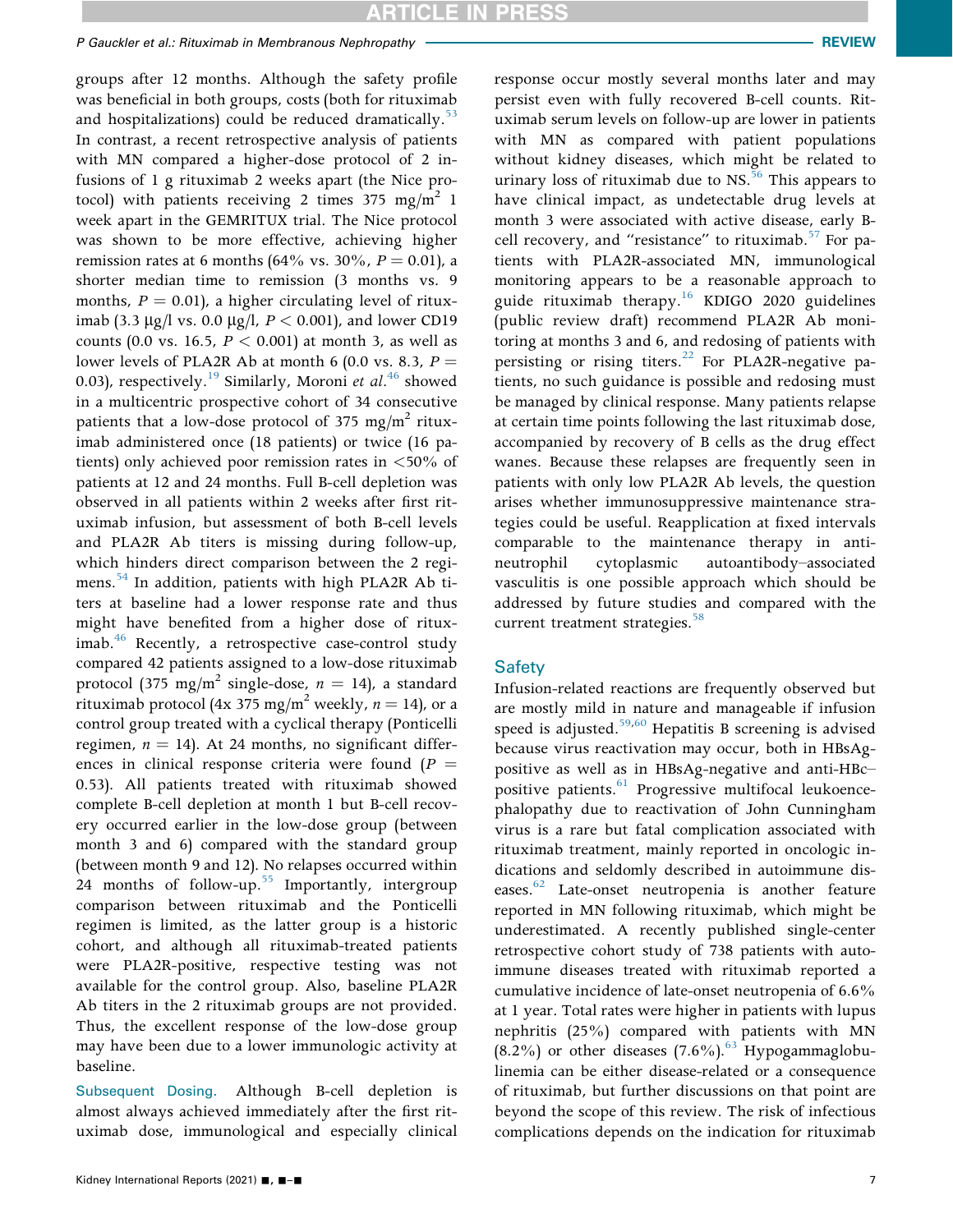<span id="page-7-0"></span>

Figure 1. Overview of different dosing regimens used in clinical trials (blue boxes) and a potential algorithm for subsequent dosing as recommended by current Kidney Disease : Improving Global Outcomes guidelines (green boxes).

CYC, cyclophosphamide; PLA2R Ab, M-type phospholipase A2 receptor antibody; PR, partial remission.

\* In « high-dose regimens » using a second course of the initial rituximab dosing after 6 months, KDIGO recommendations for subsequent dosing in the first 6 months are not applicable (gray arrows). Nonetheless, subsequent dosing may be guided similarly thereafter.

treatment. Comparatively high rates of up to 26 serious infections per 100 patient-years are reported in antineutrophil cytoplasmic autoantibody–associated vasculitis, <sup>64</sup> whereas lower rates of 4.3 and 5.3 serious infections per 100 patient-years were reported in large cohorts for rheumatoid arthritis and mixed autoimmune disorders, respectively.<sup>[59](#page-11-17),[65](#page-11-23)</sup> Currently available evidence concerning safety of rituximab in MN is limited, and the quality of evidence derived from the 2 available RCTs is considered low by the recently published KDIGO guidelines. No studies are available comparing the infection risk of rituximab with that of supportive treatment.<sup>[22](#page-10-7)</sup> In the recently published MENTOR trial, the overall number of severe infectious events per 100 patients was 7.7 for rituximab and 12.3 for cyclosporine A ( $P = 0.23$ ).<sup>[29](#page-10-11)</sup> In this trial, cyclosporine A was not combined with steroids, unlike previous studies using cyclosporine A in  $MN<sup>28</sup>$  $MN<sup>28</sup>$  $MN<sup>28</sup>$  In the STARMEN trial, severe adverse events were not significantly higher in patients treated with a cyclical therapy compared with tacrolimus-rituximab (17 vs. 12 events per 100 patient-years) but 4 of 5 severe infections occurred in the methylprednisolone-cyclophosphamide group.<sup>30</sup> Van den Brand et al.<sup>[41](#page-10-23)</sup> compared adverse events as the primary outcome among 100 rituximab-treated and 103 patients treated

with a cyclical therapy. Adverse events were less frequent in the rituximab group than in the cyclical therapy group (63 vs. 173;  $P < 0.001$ ). No infections attributed to the treatment were observed in the rituximab group, whereas 11 serious infections occurred in the cyclical therapy group, including 3 fatal cases of sepsis. Besides infectious complications, 3 blood malignancies and 5 solid cancers (2 of them fatal) were observed and possibly related to the combined therapy of an alkylating agent (cyclophosphamide or chlorambucil) with corticosteroids during a period of 40 months of follow-up of patients with MN. In comparison, 2 solid cancers were observed in the rituximab group and assessed as unrelated to treatment by physicians directly overseeing the care of these patients.<sup>4</sup> Experience of rituximab for anti-neutrophil cytoplasmic autoantibody–associated vasculitis showed a comparable malignancy risk with the general population.<sup>[66](#page-11-24)</sup>

### Treatment Options for Patients With Reduced Kidney Function

Progressive loss of kidney function with an estimated glomerular filtration rate (eGFR) <30 ml/min per 1.73  $m<sup>2</sup>$  is associated with scarring of the kidney and a diminished response to immunosuppressive treatment.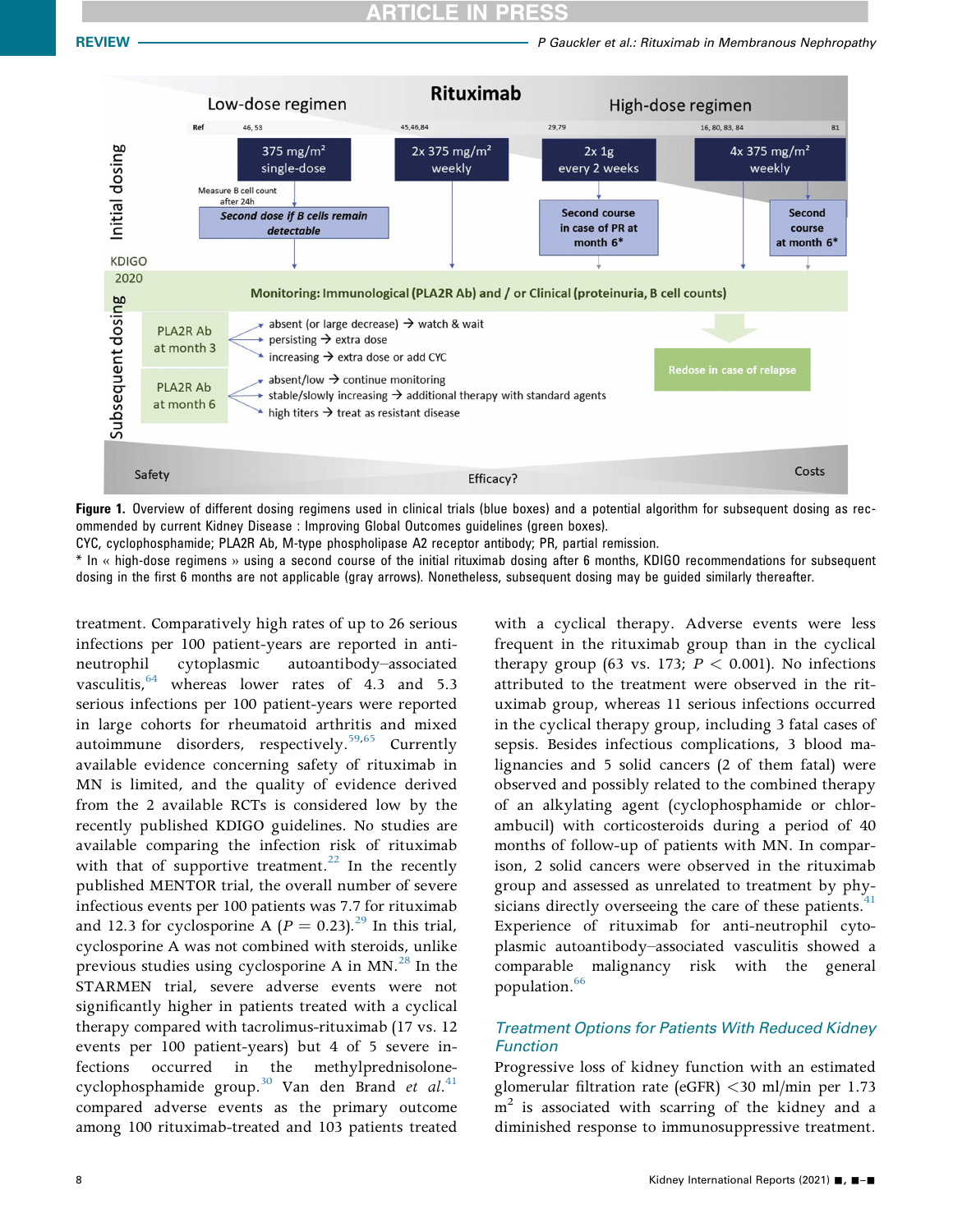Consequently, these patients are rarely included in clinical trials, and risk-benefit assessment usually results in withholding immunosuppressants. Considering the lack of data, it remains unknown which patients with reduced kidney function may benefit from immunosuppression. In fact, certain findings on kidney biopsy, such as tubular atrophy and interstitial fibrosis, were associated with poor kidney response in a small cohort of 14 patients with MN treated with rituximab and a tubulointerstitial score was proposed to discriminate patients who might benefit from initiation of rituximab.<sup>67</sup>

One RCT compared a cyclical treatment of steroids and chlorambucil with cyclosporine A and supportive therapy alone in 108 patients with deteriorating kidney function and mean creatinine clearance at baseline of 50 ml/min. Although a cyclical therapy could significantly reduce the risk of further 20% decline in kidney function, this therapy was associated with a high rate of serious adverse events, compared with patients who received cyclosporine A or supportive therapy alone (61%, 49%, and 42% of patients with at least 1 severe adverse event, respectively). $68$ 

In a small retrospective cohort of 28 rituximabtreated patients, univariate analysis showed reduced eGFR <45 ml/min per 1.73  $m^2$  predicting lack of response to rituximab as an independent factor.<sup>[69](#page-11-27)</sup> In contrast, Hanset et  $al.^{70}$  $al.^{70}$  $al.^{70}$  recently reported outcomes of 13 rituximab-treated patients with PLA2R-associated MN and advanced chronic kidney disease (chronic kidney disease stage 4–5). Patients received either 2 weekly infusions of 375 mg/m<sup>2</sup> or 2 doses of 1 g 2 weeks apart. Outcomes were quite variable, with 9 patients achieving response, whereas 4 patients progressed to end-stage kidney disease within 1 year. Overall mean eGFR rose from  $18 \pm 7$  to  $23 \pm 13$  ml/min per 1.73 m<sup>2</sup>, and proteinuria decreased from  $13 \pm 7$  to  $0.8 \pm 8$  g/d. Four severe adverse events (3 infections, 1 infusion-related reactions) were reported in 3 patients. In these patients, a high urine albumin/protein ratio and low urine IgG levels at baseline were predictive factors for kidney response.<sup>[70](#page-11-28)</sup>

#### Beyond Rituximab: Options for Refractory Patients

Although rituximab appears to be an attractive firstline treatment option for patients with MN due to its favorable efficacy and safety profile, a nonresponse rate of approximately 30% to 40% means there is a need for other therapies. Diagnosis of refractory disease can be made if NS persists for at least 6 months after antibody disappearance or if proteinuria persists or increases in the presence of detectable antibody levels. $^{22}$  $^{22}$  $^{22}$  If PLA2R Ab titers remain high after a first course of rituximab, retreatment with rituximab may be effective, as

observed in a small cohort of 10 patients with elevated PLA2R Ab titers >152 RU/ml at 6 months following the first rituximab course.<sup>[71](#page-11-29)</sup> If true rituximab resistance is present, current KDIGO guidelines (public review draft) recommend addition of CNI if eGFR remains stable or switch to cyclophosphamide if eGFR is decreasing. $22$ After a first course of rituximab, neutralizing antirituximab Ab may be for the cause of refractory or relapsing disease. However, a second course of rituximab may achieve remission even in the setting of resistant disease and presence of anti-rituximab Ab af-ter a first course.<sup>[72](#page-11-30)</sup> In a study of 42 patients treated with 2 doses of 1 g 2 weeks apart, anti-rituximab Abs were detectable in 10 patients. Anti-rituximab Ab neutralized rituximab in the serum in 8 of 10 patients and were associated with a higher rate of relapses ( $P < 0.001$ ). Three resistant patients were treated with ofatumumab, a fully humanized anti-CD20 antibody, and all achieved remission. Alternative B-cell depleting agents, such as ofatumumab or type II anti-CD20 Ab obinutuzumab, may prove to be a safe and effective rescue therapy for patients either refractory or sensitized against rituximab, but available evidence is limited to single case reports/series.[73](#page-11-31)[,74](#page-11-32) A recently published prospective, open-label trial investigated belimumab, a monoclonal Ab inhibiting B-cell production/stimulation, in a cohort of 14 patients.<sup>[75](#page-11-33)</sup> Remission was achieved in 1 (CR) and 8 (PR) patients of 11 patients who completed a rather short follow-up period of 28 weeks. Synergistic effects of a sequential combination of rituximab with belimumab were first described in patients with systemic lupus erythematosus and will be subject of another trial (currently recruiting) in patients with MN (NCT03949855).<sup>76</sup> Targeting plasma cells is another approach that is currently tested in an ongoing RCT with MOR202, a human anti-CD38 antibody (NCT04145440). Promising remission rates were reported for a combination of rituximab with lower doses of cyclophosphamide and steroids, tested in a case series of 15 consecutive patients, of whom 8 had refractory or relapsing disease.<sup>77</sup> Whether this potent but more toxic regimen is a true option for patients with refractory disease needs to be tested in larger cohorts.

#### **Conclusion**

As recommended by the currently updated KDIGO guideline for glomerular diseases, rituximab is a promising new first-line treatment option for patients with primary MN. Although a classical cyclical therapy consisting of alkylating agents and corticosteroids is still recommended for a certain subset of patients at very high risk for progressive kidney disease, rituximab might be the treatment of choice for most patients at moderate and high risk. Nonetheless, important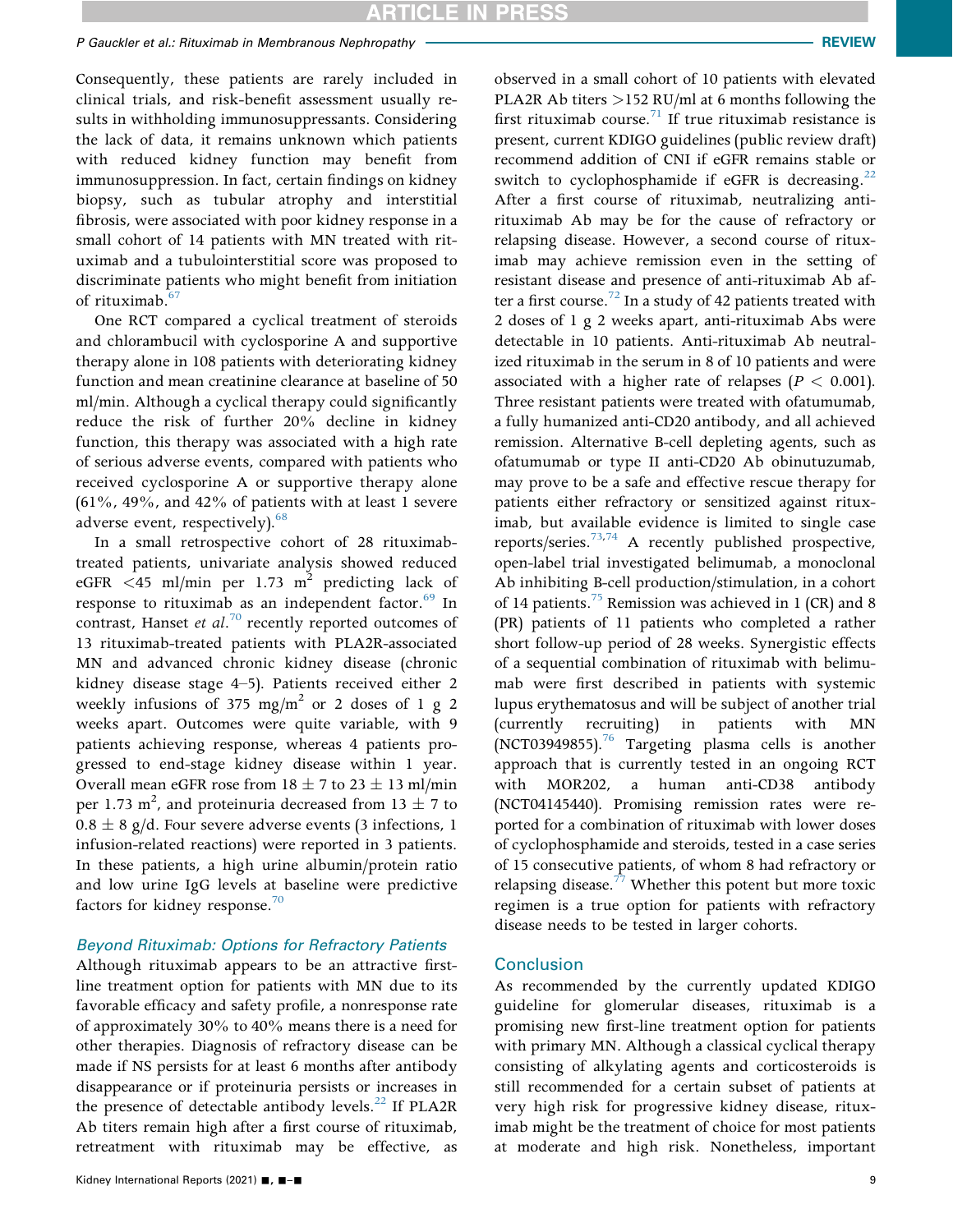# **ICLE IN PRESS**

questions, such as long-term efficacy and safety, the optimal dosing regimen, and application-timing or strategies for patients with advanced chronic kidney disease or MN refractory to rituximab still remain unanswered. For now, it appears reasonable that treatment with rituximab is adapted individually to each patient's disease course. Monitoring disease activity by serial measurement of PLA2R Ab levels may allow such tailored long-term treatment and low-dose protocols with titrated rituximab applications according to B-cell counts and PLA2R Ab levels may be appropriate in selected scenarios to reduce side effects and costs. Although a sequential induction strategy of tacrolimus followed by a rituximab single-dose appears inferior to a cyclical therapy of steroids and alkylating agents, direct comparison between rituximab alone and the cyclical therapy is still based on contraposition of rituximab with historical cohorts and thus afflicted by severe limitations. Results by the ongoing RI-CYCLO trial may provide answers to this critical question helping to find the optimal treatment modality for selected patients. Meanwhile RITERM, a multicenter, international retrospective study, will address several central issues in a large cohort.

#### <span id="page-9-0"></span>APPENDIX

#### List of RITERM Study Group

Philipp Gauckler, Jae Il Shin, Federico Alberici, Vincent Audard, Annette Bruchfeld, Martin Busch, Chee Kay Cheung, Matija Crnogorac, Elisa Delbarba, Kathrin Eller, Stanislas Faguer, Kresimir Galesic, Siân Griffin, Martijn W.F. van den Hoogen, Zdenka Hrusková, Anushya Jeyabalan, Alexandre Karras, Catherine King, Harbir Singh Kohli, Gert Mayer, Rutger Maas, Masahiro Muto, Sergey Moiseev, Balazs Odler, Ruth J. Pepper, Luis F. Quintana, Jai Radhakrishnan, Raja Ramachandran, Alan D. Salama, Ulf Schönermarck, Mårten Segelmark, Lee Smith, Vladimír Tesař, Jack Wetzels, Lisa Willcocks, Martin Windpessl, Ladan Zand, Reza Zonozi, Andreas Kronbichler.

### **DISCLOSURES**

FA reports other from Baxter, outside the submitted work; VA reports personal fees from ADDMEDICA, outside the submitted work; AB reports personal fees from Chemocentryx, personal fees from AstraZeneca, personal fees from Vifor, and personal fees from Bayer, outside the submitted work; MvdH reports personal fees from Amgen, personal fees from Astellas, Genzyme, MSD, Sanofi, and Vifor, outside the submitted work; GM reports personal fees from AstraZeneca, personal fees from Böhringer Ingelheim, personal fees from Vifor and

Eli Lilly, outside the submitted work; US reports grants and nonfinancial support from Alexion Pharma, and grants and nonfinancial support from Ablynxand Chemocentryx, outside the submitted work; VT reports other from Calliditas, other from Retrophin, other from Omeros, personal fees from Boehringer Ingelheim, other from AstraZeneca, and other from Mundipharma, outside the submitted work; JW reports participating in ERA-EDTA–funded STARMEN study, which evaluated rituximab therapy outside the submitted work; AK reports personal fees from Vifor Pharma and TerumoBCT, and personal fees from Novartis, outside the submitted work. All the other authors declared no competing interests.

#### **REFERENCES**

- <span id="page-9-1"></span>1. [Couser WG. Primary membranous nephropathy.](http://refhub.elsevier.com/S2468-0249(20)31869-6/sref1) Clin J Am Soc Nephrol[. 2017;12:983](http://refhub.elsevier.com/S2468-0249(20)31869-6/sref1)–997.
- <span id="page-9-2"></span>2. [van den Brand JA, van Dijk PR, Hofstra JM, Wetzels JF. Long](http://refhub.elsevier.com/S2468-0249(20)31869-6/sref2)[term outcomes in idiopathic membranous nephropathy using](http://refhub.elsevier.com/S2468-0249(20)31869-6/sref2) [a restrictive treatment strategy.](http://refhub.elsevier.com/S2468-0249(20)31869-6/sref2) J Am Soc Nephrol. 2014;25: 150–[158.](http://refhub.elsevier.com/S2468-0249(20)31869-6/sref2)
- <span id="page-9-3"></span>3. [Barbour SJ, Greenwald A, Djurdjev O, et al. Disease-speci](http://refhub.elsevier.com/S2468-0249(20)31869-6/sref4)fic [risk of venous thromboembolic events is increased in idio](http://refhub.elsevier.com/S2468-0249(20)31869-6/sref4)[pathic glomerulonephritis.](http://refhub.elsevier.com/S2468-0249(20)31869-6/sref4) Kidney Int. 2012;81:190–195.
- 4. [Lee T, Derebail VK, Kshirsagar AV, et al. Patients with primary](http://refhub.elsevier.com/S2468-0249(20)31869-6/sref5) [membranous nephropathy are at high risk of cardiovascular](http://refhub.elsevier.com/S2468-0249(20)31869-6/sref5) events. Kidney Int[. 2016;89:1111](http://refhub.elsevier.com/S2468-0249(20)31869-6/sref5)–1118.
- 5. [Plaisier E, Ronco P. Screening for cancer in patients with](http://refhub.elsevier.com/S2468-0249(20)31869-6/sref6) glomerular diseases. [Clin J Am Soc Nephrol](http://refhub.elsevier.com/S2468-0249(20)31869-6/sref6). 2020;15:886–888.
- <span id="page-9-4"></span>6. [Beck LH Jr, Bonegio RG, Lambeau G, et al. M-type phos](http://refhub.elsevier.com/S2468-0249(20)31869-6/sref7)[pholipase A2 receptor as target antigen in idiopathic mem](http://refhub.elsevier.com/S2468-0249(20)31869-6/sref7)[branous nephropathy.](http://refhub.elsevier.com/S2468-0249(20)31869-6/sref7) N Engl J Med. 2009;361:11–21.
- <span id="page-9-5"></span>7. [Tomas NM, Beck LH Jr, Meyer-Schwesinger C, et al. Throm](http://refhub.elsevier.com/S2468-0249(20)31869-6/sref8)[bospondin type-1 domain-containing 7A in idiopathic mem](http://refhub.elsevier.com/S2468-0249(20)31869-6/sref8)[branous nephropathy.](http://refhub.elsevier.com/S2468-0249(20)31869-6/sref8) N Engl J Med. 2014;371:2277–2287.
- <span id="page-9-6"></span>8. [Sethi S, Debiec H, Madden B, et al. Neural epidermal growth](http://refhub.elsevier.com/S2468-0249(20)31869-6/sref9) [factor-like 1 protein \(NELL-1\) associated membranous ne](http://refhub.elsevier.com/S2468-0249(20)31869-6/sref9)phropathy. Kidney Int[. 2020;97:163](http://refhub.elsevier.com/S2468-0249(20)31869-6/sref9)–174.
- <span id="page-9-7"></span>9. [Sethi S, Debiec H, Madden B, et al. Semaphorin 3B-associ](http://refhub.elsevier.com/S2468-0249(20)31869-6/sref10)[ated membranous nephropathy is a distinct type of disease](http://refhub.elsevier.com/S2468-0249(20)31869-6/sref10) [predominantly present in pediatric patients.](http://refhub.elsevier.com/S2468-0249(20)31869-6/sref10) Kidney Int. [2020;98:1253](http://refhub.elsevier.com/S2468-0249(20)31869-6/sref10)–1264.
- <span id="page-9-8"></span>10. [Ohtani H, Wakui H, Komatsuda A, et al. Distribution of](http://refhub.elsevier.com/S2468-0249(20)31869-6/sref11) [glomerular IgG subclass deposits in malignancy-associated](http://refhub.elsevier.com/S2468-0249(20)31869-6/sref11) [membranous nephropathy.](http://refhub.elsevier.com/S2468-0249(20)31869-6/sref11) Nephrol Dial Transplant. [2004;19:574](http://refhub.elsevier.com/S2468-0249(20)31869-6/sref11)–579.
- <span id="page-9-9"></span>11. Caza T, Hassen S, Dvanajscak Z, et al. NELL1 is a target antigen in malignancy-associated membranous nephropathy [e-pub ahead of print]. Kidney Int. [https://doi.org/10.1016/j.](https://doi.org/10.1016/j.kint.2020.07.039) [kint.2020.07.039](https://doi.org/10.1016/j.kint.2020.07.039), Accessed March 12, 2021.
- <span id="page-9-10"></span>12. [Sethi S, Madden BJ, Debiec H, et al. Exostosin 1/Exostosin 2](http://refhub.elsevier.com/S2468-0249(20)31869-6/sref13) [associated membranous nephropathy.](http://refhub.elsevier.com/S2468-0249(20)31869-6/sref13) J Am Soc Nephrol. [2019;30:1123](http://refhub.elsevier.com/S2468-0249(20)31869-6/sref13)–1136.
- <span id="page-9-11"></span>13. [De Vriese AS, Glassock RJ, Nath KA, et al. A proposal for a](http://refhub.elsevier.com/S2468-0249(20)31869-6/sref14) [serology-based approach to membranous nephropathy.](http://refhub.elsevier.com/S2468-0249(20)31869-6/sref14) [J Am Soc Nephrol](http://refhub.elsevier.com/S2468-0249(20)31869-6/sref14). 2017;28:421–430.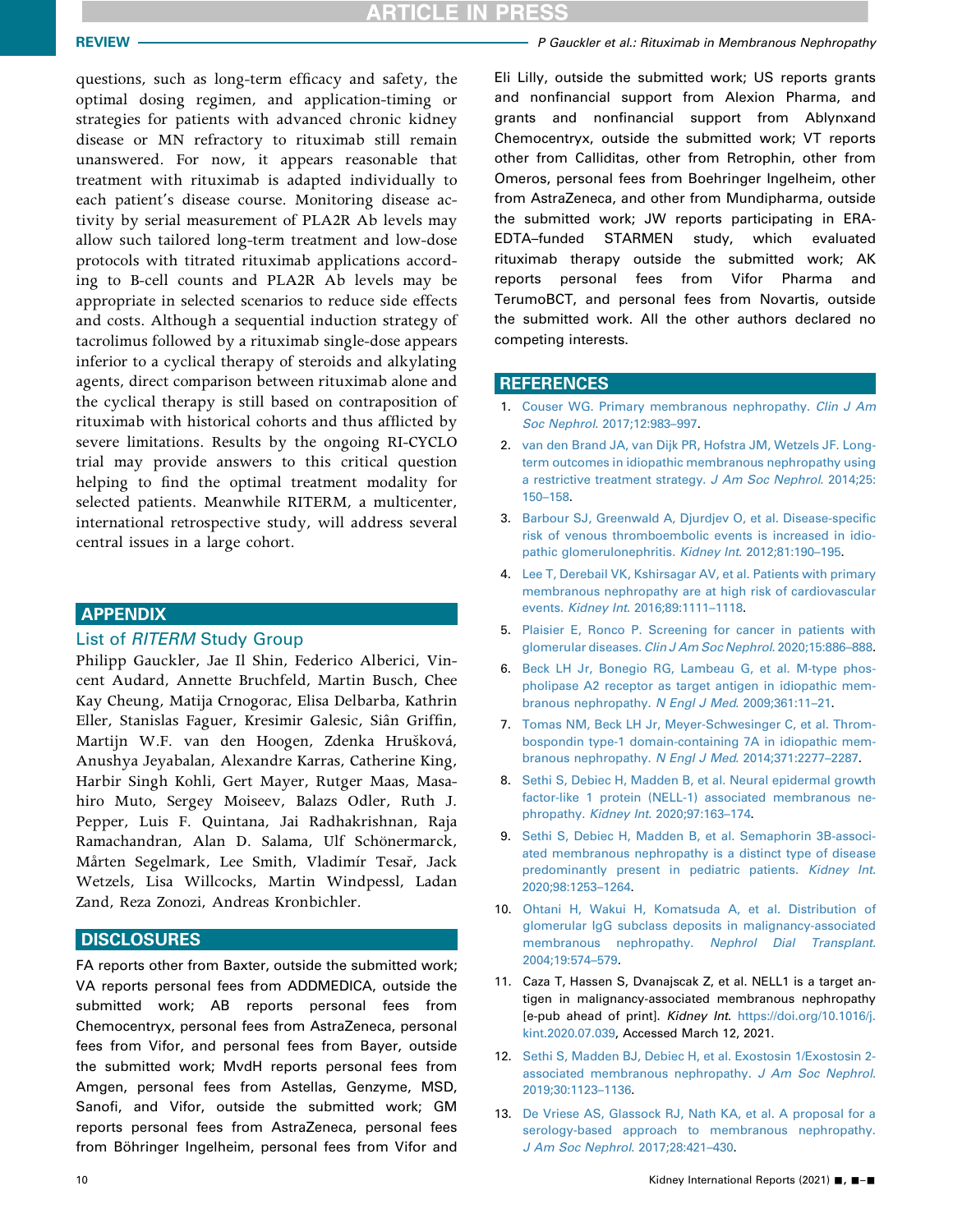#### P Gauckler et al.: Rituximab in Membranous Nephropathy **REVIEW Review of Alliance Control of Alliance REVIEW**

- <span id="page-10-31"></span><span id="page-10-30"></span><span id="page-10-0"></span>14. [Floege J, Barbour SJ, Cattran DC, et al. Management and](http://refhub.elsevier.com/S2468-0249(20)31869-6/sref15) [treatment of glomerular diseases \(part 1\): conclusions from a](http://refhub.elsevier.com/S2468-0249(20)31869-6/sref15) [Kidney Disease: Improving Global Outcomes \(KDIGO\) Con](http://refhub.elsevier.com/S2468-0249(20)31869-6/sref15)[troversies Conference.](http://refhub.elsevier.com/S2468-0249(20)31869-6/sref15) Kidney Int. 2019;95:268–280.
- 15. [Radice A, Trezzi B, Maggiore U, et al. Clinical usefulness of](http://refhub.elsevier.com/S2468-0249(20)31869-6/sref16) [autoantibodies to M-type phospholipase A2 receptor \(PLA2R\)](http://refhub.elsevier.com/S2468-0249(20)31869-6/sref16) [for monitoring disease activity in idiopathic membranous](http://refhub.elsevier.com/S2468-0249(20)31869-6/sref16) [nephropathy \(IMN\).](http://refhub.elsevier.com/S2468-0249(20)31869-6/sref16) Autoimmun Rev. 2016;15:146–154.
- <span id="page-10-2"></span>16. [Ruggenenti P, Debiec H, Ruggiero B, et al. Anti-phospholi](http://refhub.elsevier.com/S2468-0249(20)31869-6/sref17)[pase A2 receptor antibody titer predicts post-rituximab](http://refhub.elsevier.com/S2468-0249(20)31869-6/sref17) [outcome of membranous nephropathy.](http://refhub.elsevier.com/S2468-0249(20)31869-6/sref17) J Am Soc Nephrol. [2015;26:2545](http://refhub.elsevier.com/S2468-0249(20)31869-6/sref17)–2558.
- <span id="page-10-1"></span>17. [Ruggenenti P, Cravedi P, Sghirlanzoni MC, et al. Effects of rit](http://refhub.elsevier.com/S2468-0249(20)31869-6/sref18)[uximab on morphofunctional abnormalities of membranous](http://refhub.elsevier.com/S2468-0249(20)31869-6/sref18) glomerulopathy. [Clin J Am Soc Nephrol](http://refhub.elsevier.com/S2468-0249(20)31869-6/sref18). 2008;3:1652-1659.
- <span id="page-10-3"></span>18. [Hoxha E, Kneissler U, Stege G, et al. Enhanced expression of](http://refhub.elsevier.com/S2468-0249(20)31869-6/sref19) [the M-type phospholipase A2 receptor in glomeruli correlates](http://refhub.elsevier.com/S2468-0249(20)31869-6/sref19) [with serum receptor antibodies in primary membranous ne](http://refhub.elsevier.com/S2468-0249(20)31869-6/sref19)phropathy. Kidney Int[. 2012;82:797](http://refhub.elsevier.com/S2468-0249(20)31869-6/sref19)–804.
- <span id="page-10-4"></span>19. [Seitz-Polski B, Dahan K, Debiec H, et al. High-dose rituximab](http://refhub.elsevier.com/S2468-0249(20)31869-6/sref20) [and early remission in PLA2R1-related membranous ne](http://refhub.elsevier.com/S2468-0249(20)31869-6/sref20)phropathy. [Clin J Am Soc Nephrol](http://refhub.elsevier.com/S2468-0249(20)31869-6/sref20). 2019;14:1179–1182.
- <span id="page-10-32"></span><span id="page-10-29"></span><span id="page-10-5"></span>20. [Reinhard L, Zahner G, Menzel S, et al. Clinical relevance of](http://refhub.elsevier.com/S2468-0249(20)31869-6/sref21) domain-specifi[c phospholipase A2 receptor 1 antibody levels](http://refhub.elsevier.com/S2468-0249(20)31869-6/sref21) [in patients with membranous nephropathy.](http://refhub.elsevier.com/S2468-0249(20)31869-6/sref21) J Am Soc Nephrol[. 2020;31:197](http://refhub.elsevier.com/S2468-0249(20)31869-6/sref21)–207.
- <span id="page-10-6"></span>21. [Floege J, Amann K. Primary glomerulonephritides.](http://refhub.elsevier.com/S2468-0249(20)31869-6/sref22) Lancet. [2016;387:2036](http://refhub.elsevier.com/S2468-0249(20)31869-6/sref22)–2048.
- <span id="page-10-7"></span>22. KDIGO. KDIGO Clinical Practice Guideline on Glomerular Diseases. Public Review Draft (June. 2020): 2020. Available at: [https://kdigo.org/wp-content/uploads/2017/02/KDIGO-GN-GL-](https://kdigo.org/wp-content/uploads/2017/02/KDIGO-GN-GL-Public-Review-Draft_1-June-2020.pdf)[Public-Review-Draft\\_1-June-2020.pdf](https://kdigo.org/wp-content/uploads/2017/02/KDIGO-GN-GL-Public-Review-Draft_1-June-2020.pdf). Accessed March 12, 2021.
- <span id="page-10-8"></span>23. Ponticelli C, Patrizia P, Del Vecchio L, Locatelli F. The evolution of the therapeutic approach to membranous nephropathy [e-pub ahead of print]. Nephrol Dial Transplant. [https://](https://doi.org/10.1093/ndt/gfaa014) [doi.org/10.1093/ndt/gfaa014](https://doi.org/10.1093/ndt/gfaa014), Accessed March 12, 2021.
- <span id="page-10-9"></span>24. [KDIGO. Chapter 7: Idiopathic membranous nephropathy.](http://refhub.elsevier.com/S2468-0249(20)31869-6/sref25) [Kidney Int Suppl](http://refhub.elsevier.com/S2468-0249(20)31869-6/sref25). 2012;2:186–197.
- <span id="page-10-10"></span>25. [Qiu TT, Zhang C, Zhao HW, Zhou JW. Calcineurin inhibitors](http://refhub.elsevier.com/S2468-0249(20)31869-6/sref26) [versus cyclophosphamide for idiopathic membranous ne](http://refhub.elsevier.com/S2468-0249(20)31869-6/sref26)[phropathy: a systematic review and meta-analysis of 21](http://refhub.elsevier.com/S2468-0249(20)31869-6/sref26) clinical trials. [Autoimmun Rev](http://refhub.elsevier.com/S2468-0249(20)31869-6/sref26). 2017;16:136–145.
- 26. [Ramachandran R, Yadav AK, Kumar V, et al. Two-year follow](http://refhub.elsevier.com/S2468-0249(20)31869-6/sref27)[up study of membranous nephropathy treated with tacroli](http://refhub.elsevier.com/S2468-0249(20)31869-6/sref27)[mus and corticosteroids versus cyclical corticosteroids and](http://refhub.elsevier.com/S2468-0249(20)31869-6/sref27) [cyclophosphamide.](http://refhub.elsevier.com/S2468-0249(20)31869-6/sref27) Kidney Int Rep. 2017;2:610–616.
- 27. [Alfaadhel T, Cattran D. Management of membranous ne](http://refhub.elsevier.com/S2468-0249(20)31869-6/sref28)[phropathy in Western countries.](http://refhub.elsevier.com/S2468-0249(20)31869-6/sref28) Kidney Dis (Basel). 2015;1: [126](http://refhub.elsevier.com/S2468-0249(20)31869-6/sref28)–137.
- <span id="page-10-33"></span>28. [Cattran DC, Appel GB, Hebert LA, et al. Cyclosporine in pa](http://refhub.elsevier.com/S2468-0249(20)31869-6/sref29)[tients with steroid-resistant membranous nephropathy: a](http://refhub.elsevier.com/S2468-0249(20)31869-6/sref29) [randomized trial.](http://refhub.elsevier.com/S2468-0249(20)31869-6/sref29) Kidney Int. 2001;59:1484–1490.
- <span id="page-10-11"></span>29. [Fervenza FC, Appel GB, Barbour SJ, et al. Rituximab or](http://refhub.elsevier.com/S2468-0249(20)31869-6/sref30) [cyclosporine in the treatment of membranous nephropathy.](http://refhub.elsevier.com/S2468-0249(20)31869-6/sref30) [N Engl J Med](http://refhub.elsevier.com/S2468-0249(20)31869-6/sref30). 2019;381:36–46.
- <span id="page-10-12"></span>30. Fernández-Juárez G, Rojas-Rivera J, Logt A-Evd, et al. The STARMEN trial indicates that alternating treatment with

<span id="page-10-28"></span>corticosteroids and cyclophosphamide is superior to sequential treatment with tacrolimus and rituximab in primary membranous nephropathy [e-pub ahead of print]. Kidney Int. <https://doi.org/10.1016/j.kint.2020.10.014>, Accessed March 12, 2021.

- <span id="page-10-13"></span>31. [Hoxha E, Thiele I, Zahner G, et al. Phospholipase A2 receptor](http://refhub.elsevier.com/S2468-0249(20)31869-6/sref32) [autoantibodies and clinical outcome in patients with primary](http://refhub.elsevier.com/S2468-0249(20)31869-6/sref32) [membranous nephropathy.](http://refhub.elsevier.com/S2468-0249(20)31869-6/sref32) J Am Soc Nephrol. 2014;25:1357– [1366.](http://refhub.elsevier.com/S2468-0249(20)31869-6/sref32)
- <span id="page-10-14"></span>32. [Faul C, Donnelly M, Merscher-Gomez S, et al. The actin](http://refhub.elsevier.com/S2468-0249(20)31869-6/sref33) [cytoskeleton of kidney podocytes is a direct target of the](http://refhub.elsevier.com/S2468-0249(20)31869-6/sref33) [antiproteinuric effect of cyclosporine A.](http://refhub.elsevier.com/S2468-0249(20)31869-6/sref33) Nat Med. 2008;14: [931](http://refhub.elsevier.com/S2468-0249(20)31869-6/sref33)–938.
- <span id="page-10-15"></span>33. [Dussol B, Morange S, Burtey S, et al. Mycophenolate mofetil](http://refhub.elsevier.com/S2468-0249(20)31869-6/sref34) [monotherapy in membranous nephropathy: a 1-year ran](http://refhub.elsevier.com/S2468-0249(20)31869-6/sref34)[domized controlled trial.](http://refhub.elsevier.com/S2468-0249(20)31869-6/sref34) Am J Kidney Dis. 2008;52:699–705.
- <span id="page-10-16"></span>34. [Chan TM, Lin AW, Tang SC, et al. Prospective controlled](http://refhub.elsevier.com/S2468-0249(20)31869-6/sref35) [study on mycophenolate mofetil and prednisolone in the](http://refhub.elsevier.com/S2468-0249(20)31869-6/sref35) [treatment of membranous nephropathy with nephrotic syn](http://refhub.elsevier.com/S2468-0249(20)31869-6/sref35)drome. [Nephrology \(Carlton\)](http://refhub.elsevier.com/S2468-0249(20)31869-6/sref35). 2007;12:576–581.
- <span id="page-10-17"></span>35. [Senthil Nayagam L, Ganguli A, Rathi M, et al. Mycophenolate](http://refhub.elsevier.com/S2468-0249(20)31869-6/sref36) [mofetil or standard therapy for membranous nephropathy](http://refhub.elsevier.com/S2468-0249(20)31869-6/sref36) [and focal segmental glomerulosclerosis: a pilot study.](http://refhub.elsevier.com/S2468-0249(20)31869-6/sref36) [Nephrol Dial Transplant](http://refhub.elsevier.com/S2468-0249(20)31869-6/sref36). 2008;23:1926–1930.
- <span id="page-10-18"></span>36. [Ponticelli C, Passerini P, Salvadori M, et al. A randomized](http://refhub.elsevier.com/S2468-0249(20)31869-6/sref37) [pilot trial comparing methylprednisolone plus a cytotoxic](http://refhub.elsevier.com/S2468-0249(20)31869-6/sref37) [agent versus synthetic adrenocorticotropic hormone in idio](http://refhub.elsevier.com/S2468-0249(20)31869-6/sref37)[pathic membranous nephropathy.](http://refhub.elsevier.com/S2468-0249(20)31869-6/sref37) Am J Kidney Dis. 2006;47: [233](http://refhub.elsevier.com/S2468-0249(20)31869-6/sref37)–240.
- <span id="page-10-19"></span>37. [van de Logt AE, Beerenhout CH, Brink HS, et al. Synthetic](http://refhub.elsevier.com/S2468-0249(20)31869-6/sref38) [adrenocorticotrophic hormone in high risk patients with](http://refhub.elsevier.com/S2468-0249(20)31869-6/sref38) [idiopathic membranous nephropathy: a prospective, open](http://refhub.elsevier.com/S2468-0249(20)31869-6/sref38) label cohort study. PLoS One[. 2015;10, e0142033.](http://refhub.elsevier.com/S2468-0249(20)31869-6/sref38)
- <span id="page-10-20"></span>38. [Kittanamongkolchai W, Cheungpasitporn W, Zand L. Ef](http://refhub.elsevier.com/S2468-0249(20)31869-6/sref39)ficacy [and safety of adrenocorticotropic hormone treatment in](http://refhub.elsevier.com/S2468-0249(20)31869-6/sref39) [glomerular diseases: a systematic review and meta-analysis.](http://refhub.elsevier.com/S2468-0249(20)31869-6/sref39) [Clin Kidney J](http://refhub.elsevier.com/S2468-0249(20)31869-6/sref39). 2016;9:387–396.
- <span id="page-10-21"></span>39. [Duarte-Garcia A, Matteson EL, Shah ND. Older drugs with](http://refhub.elsevier.com/S2468-0249(20)31869-6/sref40) [limited trial evidence: are they worth the expense? The case](http://refhub.elsevier.com/S2468-0249(20)31869-6/sref40) [of repository corticotropin marketed as H.P. Acthar Gel.](http://refhub.elsevier.com/S2468-0249(20)31869-6/sref40) Ann Intern Med[. 2019;171:602](http://refhub.elsevier.com/S2468-0249(20)31869-6/sref40).
- <span id="page-10-22"></span>40. [Ponticelli C, Glassock RJ. Treatment of membranous ne](http://refhub.elsevier.com/S2468-0249(20)31869-6/sref41)[phropathy in patients with renal insuf](http://refhub.elsevier.com/S2468-0249(20)31869-6/sref41)ficiency: what regimen to choose? J Nephrol[. 2013;26:427](http://refhub.elsevier.com/S2468-0249(20)31869-6/sref41)–429.
- <span id="page-10-23"></span>41. [van den Brand J, Ruggenenti P, Chianca A, et al. Safety of](http://refhub.elsevier.com/S2468-0249(20)31869-6/sref42) [rituximab compared with steroids and cyclophosphamide for](http://refhub.elsevier.com/S2468-0249(20)31869-6/sref42) [idiopathic membranous nephropathy.](http://refhub.elsevier.com/S2468-0249(20)31869-6/sref42) J Am Soc Nephrol. [2017;28:2729](http://refhub.elsevier.com/S2468-0249(20)31869-6/sref42)–2737.
- <span id="page-10-24"></span>42. [Jefferson JA. Complications of immunosuppression in](http://refhub.elsevier.com/S2468-0249(20)31869-6/sref43) glomerular disease. [Clin J Am Soc Nephrol](http://refhub.elsevier.com/S2468-0249(20)31869-6/sref43). 2018;13:1264–1275.
- <span id="page-10-25"></span>43. [MacIsaac J, Siddiqui R, Jamula E, et al. Systematic review of](http://refhub.elsevier.com/S2468-0249(20)31869-6/sref44) [rituximab for autoimmune diseases: a potential alternative to](http://refhub.elsevier.com/S2468-0249(20)31869-6/sref44) [intravenous immune globulin.](http://refhub.elsevier.com/S2468-0249(20)31869-6/sref44) Transfusion. 2018;58:2729–2735.
- <span id="page-10-26"></span>44. [Remuzzi G, Chiurchiu C, Abbate M, et al. Rituximab for idio](http://refhub.elsevier.com/S2468-0249(20)31869-6/sref45)[pathic membranous nephropathy.](http://refhub.elsevier.com/S2468-0249(20)31869-6/sref45) Lancet. 2002;360:923–924.
- <span id="page-10-27"></span>45. [Dahan K, Debiec H, Plaisier E, et al. Rituximab for severe](http://refhub.elsevier.com/S2468-0249(20)31869-6/sref46) [membranous nephropathy: a 6-month trial with extended](http://refhub.elsevier.com/S2468-0249(20)31869-6/sref46) follow-up. [J Am Soc Nephrol](http://refhub.elsevier.com/S2468-0249(20)31869-6/sref46). 2017;28:348–358.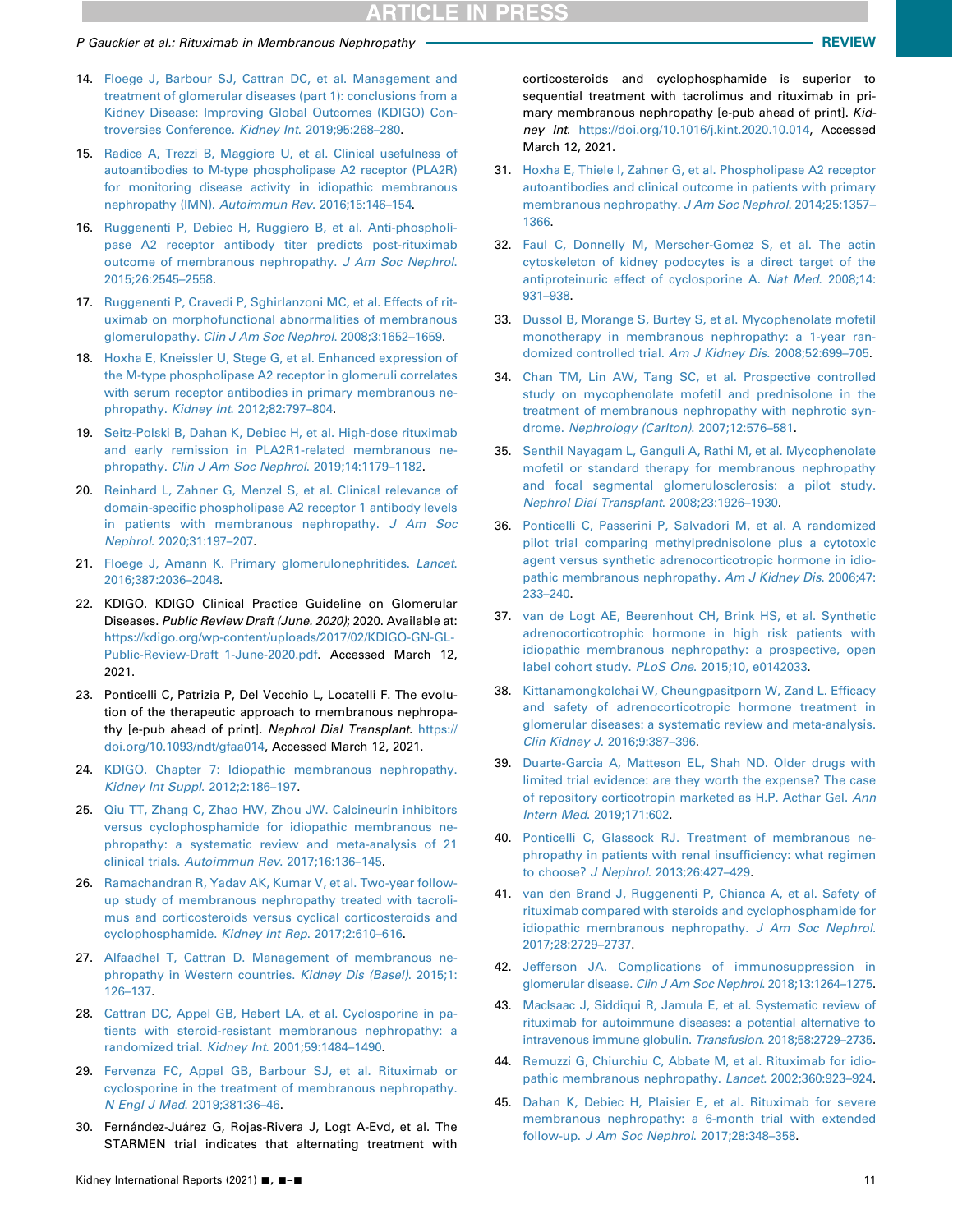- <span id="page-11-1"></span>46. [Moroni G, Depetri F, Del Vecchio L, et al. Low-dose rituximab](http://refhub.elsevier.com/S2468-0249(20)31869-6/sref47) [is poorly effective in patients with primary membranous ne](http://refhub.elsevier.com/S2468-0249(20)31869-6/sref47)phropathy. [Nephrol Dial Transplant](http://refhub.elsevier.com/S2468-0249(20)31869-6/sref47). 2017;32:1691–1696.
- <span id="page-11-2"></span>47. [Waldman M, Beck LH Jr, Braun M, et al. Membranous ne](http://refhub.elsevier.com/S2468-0249(20)31869-6/sref48)[phropathy: pilot study of a novel regimen combining cyclo](http://refhub.elsevier.com/S2468-0249(20)31869-6/sref48)[sporine and rituximab.](http://refhub.elsevier.com/S2468-0249(20)31869-6/sref48) Kidney Int Rep. 2016;1:73-84.
- <span id="page-11-6"></span>48. [Ponticelli C, Moroni G. Rituximab or cyclosporine for mem](http://refhub.elsevier.com/S2468-0249(20)31869-6/sref49)[branous nephropathy.](http://refhub.elsevier.com/S2468-0249(20)31869-6/sref49) N Engl J Med. 2019;381:1688–1689.
- <span id="page-11-7"></span>49. [Waldman M, Austin HA 3rd, Balow JE. Rituximab or cyclo](http://refhub.elsevier.com/S2468-0249(20)31869-6/sref50)[sporine for membranous nephropathy.](http://refhub.elsevier.com/S2468-0249(20)31869-6/sref50) N Engl J Med. [2019;381:1688.](http://refhub.elsevier.com/S2468-0249(20)31869-6/sref50)
- <span id="page-11-8"></span>50. [Rojas-Rivera JE, Carriazo S, Ortiz A. Treatment of idiopathic](http://refhub.elsevier.com/S2468-0249(20)31869-6/sref51) [membranous nephropathy in adults: KDIGO. 2012, cyclo](http://refhub.elsevier.com/S2468-0249(20)31869-6/sref51)[phosphamide and cyclosporine A are out, rituximab is the](http://refhub.elsevier.com/S2468-0249(20)31869-6/sref51) new normal. [Clin Kidney J](http://refhub.elsevier.com/S2468-0249(20)31869-6/sref51). 2019;12:629–638.
- <span id="page-11-9"></span>51. Lu W, Gong S, Li J, et al. Effi[cacy and safety of rituximab in the](http://refhub.elsevier.com/S2468-0249(20)31869-6/sref52) [treatment of membranous nephropathy: a systematic review](http://refhub.elsevier.com/S2468-0249(20)31869-6/sref52) and meta-analysis. [Medicine \(Baltimore\)](http://refhub.elsevier.com/S2468-0249(20)31869-6/sref52). 2020;99, e19804.
- <span id="page-11-10"></span>52. [van de Logt AE, Dahan K, Rousseau A, et al. Immunological](http://refhub.elsevier.com/S2468-0249(20)31869-6/sref53) [remission in PLA2R-antibody-associated membranous ne](http://refhub.elsevier.com/S2468-0249(20)31869-6/sref53)[phropathy: cyclophosphamide versus rituximab.](http://refhub.elsevier.com/S2468-0249(20)31869-6/sref53) Kidney Int. [2018;93:1016](http://refhub.elsevier.com/S2468-0249(20)31869-6/sref53)–1017.
- <span id="page-11-11"></span>53. [Cravedi P, Ruggenenti P, Sghirlanzoni MC, Remuzzi G.](http://refhub.elsevier.com/S2468-0249(20)31869-6/sref54) [Titrating rituximab to circulating B cells to optimize lympho](http://refhub.elsevier.com/S2468-0249(20)31869-6/sref54)[cytolytic therapy in idiopathic membranous nephropathy.](http://refhub.elsevier.com/S2468-0249(20)31869-6/sref54) [Clin J Am Soc Nephrol](http://refhub.elsevier.com/S2468-0249(20)31869-6/sref54). 2007;2:932–937.
- <span id="page-11-12"></span>54. [Cravedi P. Rituximab in membranous nephropathy: not all](http://refhub.elsevier.com/S2468-0249(20)31869-6/sref55) [studies are created equal.](http://refhub.elsevier.com/S2468-0249(20)31869-6/sref55) Nephron. 2017;135:46–50.
- <span id="page-11-13"></span>55. Fenoglio R, Baldovino S, Sciascia S, et al. Efficacy of low or standard rituximab-based protocols and comparison to Ponticelli's regimen in membranous nephropathy [e-pub ahead of print]. J Nephrol. [https://doi.org/10.1007/s40620-020-00781-6,](https://doi.org/10.1007/s40620-020-00781-6) Accessed March 12, 2021.
- <span id="page-11-14"></span>56. [Fogueri U, Cheungapasitporn W, Bourne D, et al. Rituximab](http://refhub.elsevier.com/S2468-0249(20)31869-6/sref57) [exhibits altered pharmacokinetics in patients with membra](http://refhub.elsevier.com/S2468-0249(20)31869-6/sref57)[nous nephropathy.](http://refhub.elsevier.com/S2468-0249(20)31869-6/sref57) Ann Pharmacother. 2019;53:357–363.
- <span id="page-11-15"></span>57. [Boyer-Suavet S, Andreani M, Cremoni M, et al. Rituximab](http://refhub.elsevier.com/S2468-0249(20)31869-6/sref58) [bioavailability in primary membranous nephropathy.](http://refhub.elsevier.com/S2468-0249(20)31869-6/sref58) Neph[rol Dial Transplant](http://refhub.elsevier.com/S2468-0249(20)31869-6/sref58). 2019;34:1423–1425.
- <span id="page-11-16"></span>58. [Guillevin L, Pagnoux C, Karras A, et al. Rituximab versus](http://refhub.elsevier.com/S2468-0249(20)31869-6/sref59) [azathioprine for maintenance in ANCA-associated vasculitis.](http://refhub.elsevier.com/S2468-0249(20)31869-6/sref59) N Engl J Med[. 2014;371:1771](http://refhub.elsevier.com/S2468-0249(20)31869-6/sref59)–1780.
- <span id="page-11-17"></span>59. [van Vollenhoven RF, Emery P, Bingham CO 3rd, et al. Long](http://refhub.elsevier.com/S2468-0249(20)31869-6/sref60)[term safety of patients receiving rituximab in rheumatoid](http://refhub.elsevier.com/S2468-0249(20)31869-6/sref60) [arthritis clinical trials.](http://refhub.elsevier.com/S2468-0249(20)31869-6/sref60) J Rheumatol. 2010;37:558–567.
- <span id="page-11-18"></span>60. [Kronbichler A, Windpessl M, Pieringer H, Jayne DRW. Rit](http://refhub.elsevier.com/S2468-0249(20)31869-6/sref61)[uximab for immunologic renal disease: what the nephrologist](http://refhub.elsevier.com/S2468-0249(20)31869-6/sref61) needs to know. [Autoimmun Rev](http://refhub.elsevier.com/S2468-0249(20)31869-6/sref61). 2017;16:633–643.
- <span id="page-11-19"></span>61. [Loomba R, Liang TJ. Hepatitis B reactivation associated with](http://refhub.elsevier.com/S2468-0249(20)31869-6/sref62) [immune suppressive and biological modi](http://refhub.elsevier.com/S2468-0249(20)31869-6/sref62)fier therapies: cur[rent concepts, management strategies, and future directions.](http://refhub.elsevier.com/S2468-0249(20)31869-6/sref62) [Gastroenterology](http://refhub.elsevier.com/S2468-0249(20)31869-6/sref62). 2017;152:1297–1309.
- <span id="page-11-20"></span>62. [Focosi D, Tuccori M, Maggi F. Progressive multifocal leu](http://refhub.elsevier.com/S2468-0249(20)31869-6/sref63)[koencephalopathy and anti-CD20 monoclonal antibodies:](http://refhub.elsevier.com/S2468-0249(20)31869-6/sref63) [what do we know after 20 years of rituximab.](http://refhub.elsevier.com/S2468-0249(20)31869-6/sref63) Rev Med Virol. [2019;29, e2077](http://refhub.elsevier.com/S2468-0249(20)31869-6/sref63).
- <span id="page-11-21"></span>63. [Zonozi R, Wallace ZS, Laliberte K, et al. Incidence, clinical](http://refhub.elsevier.com/S2468-0249(20)31869-6/sref64) [features, and outcomes of late-onset neutropenia from](http://refhub.elsevier.com/S2468-0249(20)31869-6/sref64)

REVIEW **PERICIPS REVIEW PERICIPS PERICIPS PGauckler et al.: Rituximab in Membranous Nephropathy** 

<span id="page-11-5"></span><span id="page-11-4"></span><span id="page-11-3"></span>[rituximab for autoimmune disease.](http://refhub.elsevier.com/S2468-0249(20)31869-6/sref64) Arthritis Rheumatol. [2021;73:347](http://refhub.elsevier.com/S2468-0249(20)31869-6/sref64)–354.

- <span id="page-11-22"></span>64. [Kronbichler A, Kerschbaum J, Gopaluni S, et al. Trimetho](http://refhub.elsevier.com/S2468-0249(20)31869-6/sref65)[prim-sulfamethoxazole prophylaxis prevents severe/life](http://refhub.elsevier.com/S2468-0249(20)31869-6/sref65)[threatening infections following rituximab in antineutrophil](http://refhub.elsevier.com/S2468-0249(20)31869-6/sref65) [cytoplasm antibody-associated vasculitis.](http://refhub.elsevier.com/S2468-0249(20)31869-6/sref65) Ann Rheum Dis. [2018;77:1440](http://refhub.elsevier.com/S2468-0249(20)31869-6/sref65)–1447.
- <span id="page-11-23"></span>65. [Tony HP, Burmester G, Schulze-Koops H, et al. Safety and](http://refhub.elsevier.com/S2468-0249(20)31869-6/sref66) [clinical outcomes of rituximab therapy in patients with](http://refhub.elsevier.com/S2468-0249(20)31869-6/sref66) [different autoimmune diseases: experience from a national](http://refhub.elsevier.com/S2468-0249(20)31869-6/sref66) registry (GRAID). [Arthritis Res Ther](http://refhub.elsevier.com/S2468-0249(20)31869-6/sref66). 2011;13:R75.
- <span id="page-11-24"></span>66. [van Daalen EE, Rizzo R, Kronbichler A, et al. Effect of ritux](http://refhub.elsevier.com/S2468-0249(20)31869-6/sref67)[imab on malignancy risk in patients with ANCA-associated](http://refhub.elsevier.com/S2468-0249(20)31869-6/sref67) vasculitis. [Ann Rheum Dis](http://refhub.elsevier.com/S2468-0249(20)31869-6/sref67). 2017;76:1064–1069.
- <span id="page-11-25"></span>67. [Ruggenenti P, Chiurchiu C, Abbate M, et al. Rituximab for](http://refhub.elsevier.com/S2468-0249(20)31869-6/sref68) [idiopathic membranous nephropathy: who can bene](http://refhub.elsevier.com/S2468-0249(20)31869-6/sref68)fit? Clin [J Am Soc Nephrol](http://refhub.elsevier.com/S2468-0249(20)31869-6/sref68). 2006;1:738–748.
- <span id="page-11-26"></span>68. [Howman A, Chapman TL, Langdon MM, et al. Immunosup](http://refhub.elsevier.com/S2468-0249(20)31869-6/sref69)[pression for progressive membranous nephropathy: a UK](http://refhub.elsevier.com/S2468-0249(20)31869-6/sref69) [randomised controlled trial.](http://refhub.elsevier.com/S2468-0249(20)31869-6/sref69) Lancet. 2013;381:744–751.
- <span id="page-11-27"></span>69. [Michel PA, Dahan K, Ancel PY, et al. Rituximab treatment for](http://refhub.elsevier.com/S2468-0249(20)31869-6/sref70) [membranous nephropathy: a French clinical and serological](http://refhub.elsevier.com/S2468-0249(20)31869-6/sref70) [retrospective study of 28 patients.](http://refhub.elsevier.com/S2468-0249(20)31869-6/sref70) Nephron Extra. 2011;1: [251](http://refhub.elsevier.com/S2468-0249(20)31869-6/sref70)–261.
- <span id="page-11-28"></span>70. [Hanset N, Esteve E, Plaisier E, et al. Rituximab in patients](http://refhub.elsevier.com/S2468-0249(20)31869-6/sref71) [with phospholipase A2 receptor-associated membranous](http://refhub.elsevier.com/S2468-0249(20)31869-6/sref71) [nephropathy and severe CKD.](http://refhub.elsevier.com/S2468-0249(20)31869-6/sref71) Kidney Int Rep. 2020;5:331– [338](http://refhub.elsevier.com/S2468-0249(20)31869-6/sref71).
- <span id="page-11-29"></span>71. [Dahan K, Johannet C, Esteve E, et al. Retreatment with rit](http://refhub.elsevier.com/S2468-0249(20)31869-6/sref72)[uximab for membranous nephropathy with persistently](http://refhub.elsevier.com/S2468-0249(20)31869-6/sref72) [elevated titers of anti-phospholipase A2 receptor antibody.](http://refhub.elsevier.com/S2468-0249(20)31869-6/sref72) Kidney Int[. 2019;95:233](http://refhub.elsevier.com/S2468-0249(20)31869-6/sref72)–234.
- <span id="page-11-30"></span>72. [Boyer-Suavet S, Andreani M, Lateb M, et al. Neutralizing](http://refhub.elsevier.com/S2468-0249(20)31869-6/sref73) [anti-rituximab antibodies and relapse in membranous ne](http://refhub.elsevier.com/S2468-0249(20)31869-6/sref73)[phropathy treated with rituximab.](http://refhub.elsevier.com/S2468-0249(20)31869-6/sref73) Front Immunol. 2019;10: [3069.](http://refhub.elsevier.com/S2468-0249(20)31869-6/sref73)
- <span id="page-11-31"></span>73. [Klomjit N, Fervenza FC, Zand L. Successful treatment of pa](http://refhub.elsevier.com/S2468-0249(20)31869-6/sref74)[tients with refractory PLA2R-associated membranous ne](http://refhub.elsevier.com/S2468-0249(20)31869-6/sref74)[phropathy with obinutuzumab: a report of 3 cases.](http://refhub.elsevier.com/S2468-0249(20)31869-6/sref74) Am J Kidney Dis[. 2020;76:883](http://refhub.elsevier.com/S2468-0249(20)31869-6/sref74)–888.
- <span id="page-11-32"></span>74. [Podesta MA, Ruggiero B, Remuzzi G, Ruggenenti P. Ofatu](http://refhub.elsevier.com/S2468-0249(20)31869-6/sref75)[mumab for multirelapsing membranous nephropathy](http://refhub.elsevier.com/S2468-0249(20)31869-6/sref75) [complicated by rituximab-induced serum-sickness.](http://refhub.elsevier.com/S2468-0249(20)31869-6/sref75) BMJ Case Rep[. 2020;13:e232896.](http://refhub.elsevier.com/S2468-0249(20)31869-6/sref75)
- <span id="page-11-33"></span>75. [Barrett C, Willcocks LC, Jones RB, et al. Effect of belimumab](http://refhub.elsevier.com/S2468-0249(20)31869-6/sref76) [on proteinuria and anti-phospholipase A2 receptor autoanti](http://refhub.elsevier.com/S2468-0249(20)31869-6/sref76)[body in primary membranous nephropathy.](http://refhub.elsevier.com/S2468-0249(20)31869-6/sref76) Nephrol Dial Transplant[. 2020;35:599](http://refhub.elsevier.com/S2468-0249(20)31869-6/sref76)–606.
- <span id="page-11-34"></span>76. [Dorner T, Furie R. Novel paradigms in systemic lupus ery](http://refhub.elsevier.com/S2468-0249(20)31869-6/sref77)thematosus. Lancet[. 2019;393:2344](http://refhub.elsevier.com/S2468-0249(20)31869-6/sref77)–2358.
- <span id="page-11-35"></span>77. [Cortazar FB, Leaf DE, Owens CT, et al. Combination therapy](http://refhub.elsevier.com/S2468-0249(20)31869-6/sref78) [with rituximab, low-dose cyclophosphamide, and prednisone](http://refhub.elsevier.com/S2468-0249(20)31869-6/sref78) [for idiopathic membranous nephropathy: a case series.](http://refhub.elsevier.com/S2468-0249(20)31869-6/sref78) BMC Nephrol[. 2017;18:44](http://refhub.elsevier.com/S2468-0249(20)31869-6/sref78).
- <span id="page-11-0"></span>78. [Tencer J, Torffvit O, Thysell H, et al. Proteinuria selectivity](http://refhub.elsevier.com/S2468-0249(20)31869-6/sref79) [index based upon alpha 2-macroglobulin or IgM is superior](http://refhub.elsevier.com/S2468-0249(20)31869-6/sref79) [to the IgG based index in differentiating glomerular diseases.](http://refhub.elsevier.com/S2468-0249(20)31869-6/sref79) [Technical note. Kidney Int](http://refhub.elsevier.com/S2468-0249(20)31869-6/sref79). 1998;54:2098–2105.